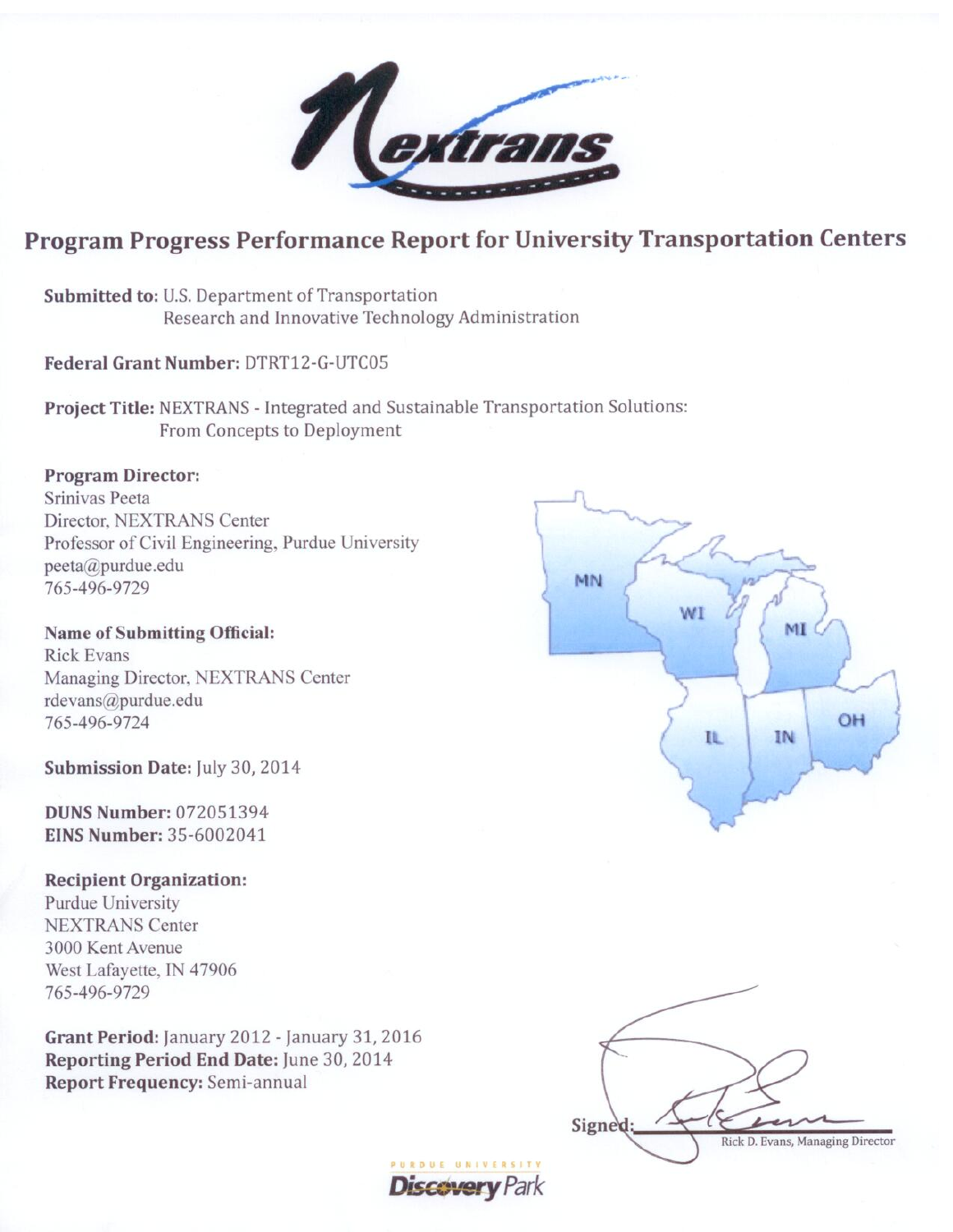# **PART 1: ACCOMPLISHMENTS**

# **Major Goals**

There have been no changes to program goals.

# **Major Activities**

*Field Data Based Data Fusion Methodologies to Estimate Dynamic Origin-Destination Demand Matrices from Multiple Sensing Technologies*

- Identified the network and types of field data for the case study. The network is located near the Indian Institute of Technology (IIT) Madras in Chennai, India.
- Developed a traffic simulation model in AIMSUN.
- Collected field data from multiple sources in the network.
- Developed the mathematical model for dynamic origin-destination demand estimation.

*Driving Simulator Laboratory: Traveler Behavior Modeling and Interactive Experiments to Address Mobility and Safety Needs*

- Tested the driving simulator system comprehensively.
- Upgraded experiment software packages to improve experiment reliability.
- Analyzed the experiment data collected through pilot tests.
- Revised the analytical model based on the data collected through pilot tests.
- Revised experiment design, which includes the experiment network, computer program for triggering incidents and information provisions, and traffic demands for different scenarios.
- Hired undergraduate and high school interns

*Accessibility-Based Evaluation of Transportation and Land Use Planning: From Laboratory to Practice*

- Completed case studies of impact of mobility-based evaluation in transportation and land-use planning
- Completed focus groups on barriers to accessibility-based evaluation and approaches to overcoming them
- Completed graphical representation of the distinction between accessibility-based and mobility-based evaluation at various geographic scales

*Information and Transportation Choices, Long- and Short-Term, that Link Sustainability and Livability*

- Develop application for IRB approval, questionnaire, literature review, and data for website *Standardized Metrics for Accessibility: Establishing a Federal Policy-Relevant Knowledge Base*
- Continued with conducting interviews with public officials at various levels of government, including local, regional, and federal, and document viewpoints on current data requirements and on the possibility of modifying current data to advance accessibility-based evaluation.
- Conducted focus group meetings with MPOs to understand current data reporting mechanisms, to propose and investigate how accessibility-related data might be provided, and to recommend the data and means of reporting that ought to occur.

## *Mapping New Mobility Business, Innovation, and Employment Opportunities in Michigan: Developing a Data-Driven Graphic Platform for Assessing and Advancing Industry Cluster Development and Entrepreneurship Opportunities in Urban Regions*

- Refine Case Study Analysis methodology to unpack agents and relations forming existing industry clusters (related to new mobility industry)
- Prototype Cartographic and Visualization standards for cluster description
- Develop industry database structure for evaluating agents within the new mobility economy.
- Coordinate NAICS industry classification structure with sector types included in expert evaluation of industries likely to be assembled within the new mobility economy.
- Completed 3 Case Studies related to New Mobility based on existing industry clusters within the Great Lakes Region: (Saguenay Aluminum Cluster, Michigan Battery Cluster, Ohio Polymer Cluster)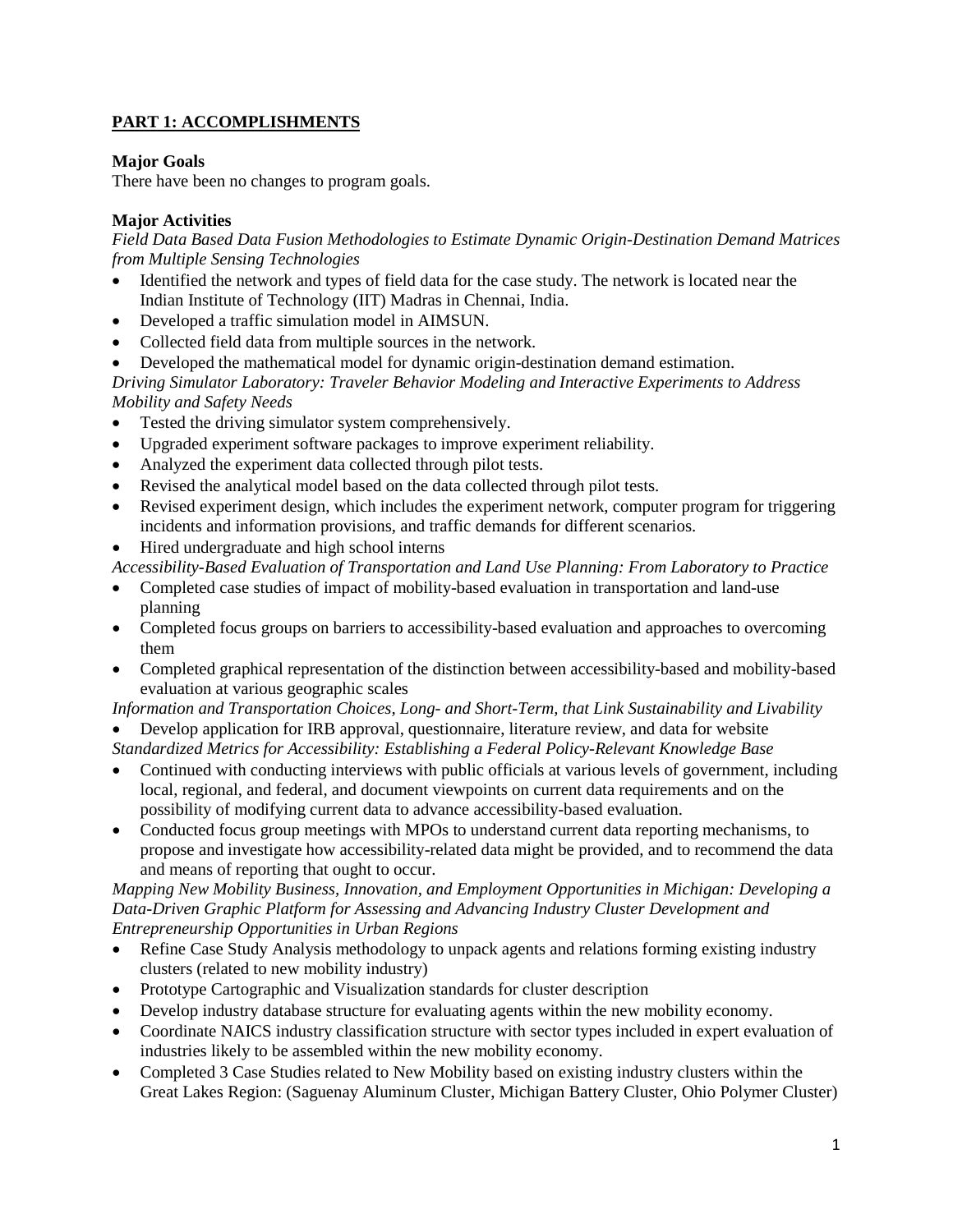• Present work in Progress to industry representatives for methodology / legibility feedback. *Stationary LiDAR for Traffic and Safety Applications – Vehicles Interpretation and Tracking*

- Self-calibration of LiDAR motion
- LiDAR motion compensation using an inertial measurement unit
- Coordinates transformation
- Background detection and tracking

*Analysis of Policies Aimed at Increasing Use of Natural Gas in the Transportation System*

We have made the required modifications to the MARKAL model to incorporate CNG and LNG potential for trucks and buses and light duty vehicles. We presented a paper at the International Association of Energy Economics meeting in New York in June.

*Estimation of Time-Dependent Intersection Turning Proportions for Adaptive Traffic Signal Controls*

- Participation in the 12th International Conference on ITS Telecommunications (2012 IEEE ITST), November 5-8, 2012, Taipei, Taiwan.
- Research progress, including: 1. Reconfirm the research motivation and objectives; 2. Conduct a comprehensive literature review and comments; 3. Develop the theoretical models and mathematical programs; and 4. Design and conduct a preliminary case study.

*Use of Comparative Efficiency Analysis to Optimize Transportation Infrastructure Maintenance Strategy*

- Categorized the commonly used parameters from a periodic maintenance cycle in transportation infrastructure for each asset type and other relevant characteristics
- Assembled a database of parameters including all the categorized attributes
- Developed a variety of case studies of comparative efficiency analysis for different types of assets, performance measures, input/output parameters, and levels of maintenance coverage area
- Started the analysis phase, involving running the different case studies through data envelopment analysis (DEA) modeling as an implementation of comparative efficiency analysis method

*Developing Operational and Policy Insights into Next Generation Vehicle Needs Based on an Integrated Understanding of the Transportation and Energy System of Systems*

- Integrated the dynamic traffic simulator with our existing agent-based model framework
- Integrated vehicle simulator (ADVISOR) developed by NREL to compute vehicle microscopic battery discharging pattern into our framework
- Integrated the residential electricity demand model, the electric vehicle energy consumption model, and detailed traffic network model into one multi-paradigm model
- Get rough results of electricity demand of EVs when traffic conditions are taken into account *Truck Activity and Wait Times at International Border Crossings*
- Received and processed additional geo-fence based time and location data for trucks using the Ambassador Bridge and Blue Water Bridge border crossing facilities
- Produced time-of-day and day-of-week patterns in queuing times and compared to previously produced patterns
- Used disaggregate geo-fence based queuing time and inspection time data and aggregate Public Border Operators Association volume data to determine general associations between queuing times for individual truck trips and monthly average daily truck volumes and between queuing times for individual truck trips and individual inspection times at the Ambassador Bridge and Blue Water Bridge facilities
- Used geo-fence based data to estimate time-series models of queuing times and inspection times at the Ambassador Bridge and Blue Water Bridge facilities, controlling for month-of-year and day-ofweek effects

## *Using Naturalistic Driving Performance Data to Develop an Empirically Defined Model of Distracted Driving*

• Coding of the 10,498 video clips in the project database was completed. The database was described in a previous progress report and consisted of 350 case clips (previously completed coding had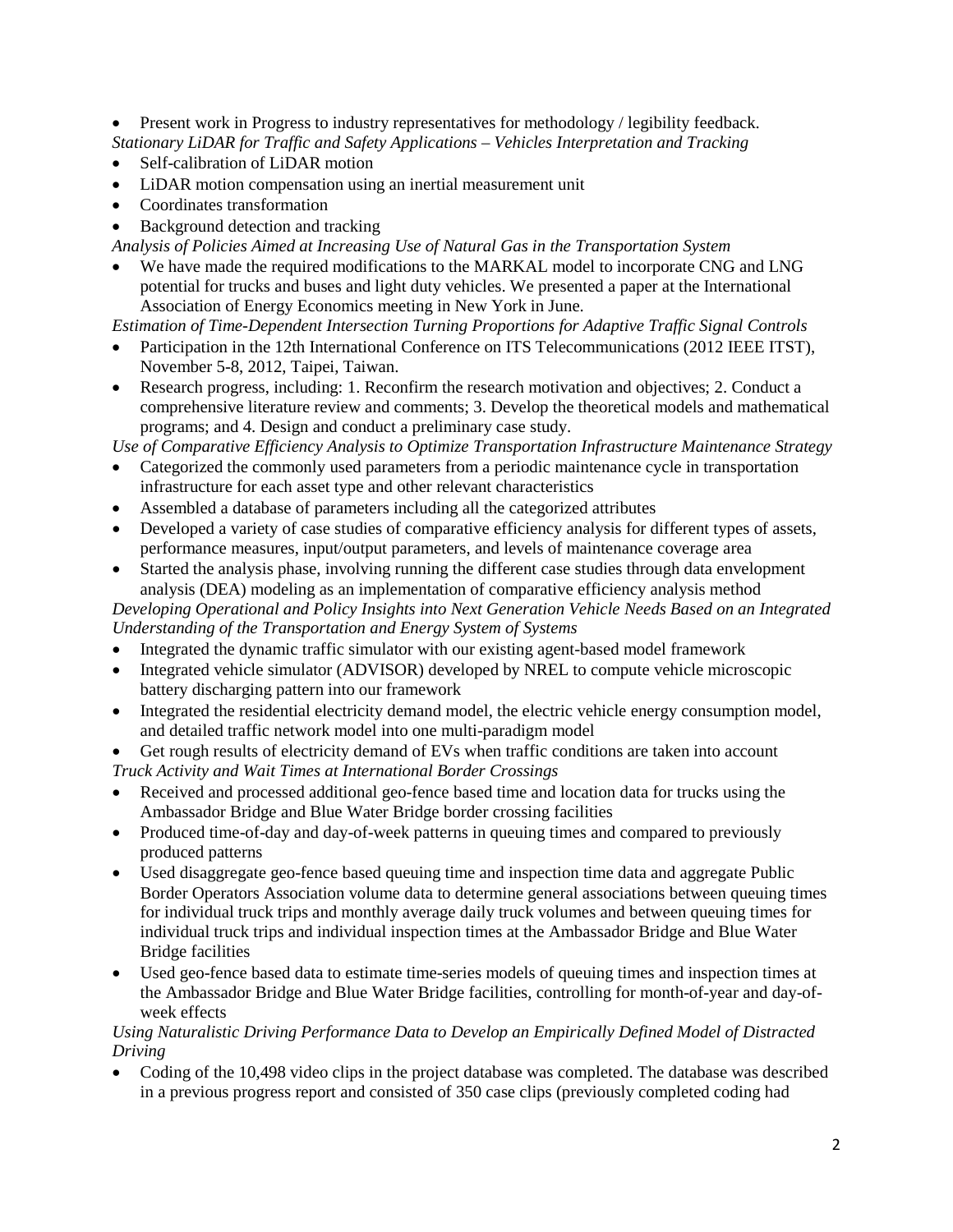identified cell phone use by the driver) and 10,148 matched clips (clips of the same driver that did not show cell phone use and were matched on the same general time of day [daytime/nighttime], roadway, and traffic density as the case clip)

The analysis dataset was finalized and included: secondary tasks engaged in (case clips only), hand position on steering wheel (left only, right only, both hands, no hands), eyeglance location, average speed, headway, minimum deceleration, maximum deceleration, number of lane deviations, braking, acceleration, lane boundary encroachment.

*Research, Education and Outreach from Campus Transit Laboratory*

- Produced empirical results and interpretations regarding quality of collected onboard-survey-based boarding-to-alighting data, APC data, automatic fare collection (AFC) data, and Wi-Fi data on Central Ohio Transit Authority (COTA) routes
- Delivered summaries of APC-based estimated OD flows and APC boarding and alighting data to stakeholders for campus-wide transportation planning (in response to request from Vanesse Hangen Brustlin, Inc., consulting firm, which is developing a long-term transportation and parking plan for OSU)

*Modeling CO2 Emissions as a Function of Transportation, Land-Use, and Regulation Variables*

- Continued to write and revised papers on the findings arrived at through the analysis of data on transportation supply and demand, urban form, policy, and CO2 emissions in US urban areas.
- Begun investigating previously organized data on non-US urban areas around the world from multiple sources.

# **Specific Objectives**

## *Field Data Based Data Fusion Methodologies to Estimate Dynamic Origin-Destination Demand Matrices from Multiple Sensing Technologies*

- Use field collected experiment data and the analytical models developed the state-of-the-art methodology in origin-destination demand matrix estimation.
- Develop a data fusion methodology to synthesize multiple sources of data.
- Develop a comprehensive methodology to estimate the origin-destination demand matrices that synthesizes multiple sources of data.
- Use field collected experiment data to calibrate and validate the developed model.

*Driving Simulator Laboratory: Traveler Behavior Modeling and Interactive Experiments to Address Mobility and Safety Needs*

- Establish and sustain the Driving Simulator Lab as infrastructure to conduct interactive experiments using travelers so as to perform research on driver behavior and safety as well as policy and market aspects of Advanced Traveler Information Systems.
- Develop a comprehensive methodology to better assess the potential value of real-time information to travelers.
- Exploit synthetic driver choice behavior data to construct reliable quantitative models for evaluating Advanced Traveler Information Systems using performance measures beyond travel time benefits.
- Use archived interactive experiment data and the analytical models developed as educational materials to help graduate and undergraduate students better understand the present state-of-the-art in human performance modeling and related safety aspects.
- Use the Driving Simulator Lab platform to generate education modules to highlight various dimensions related to driver performance, behavior, and safety for middle and high school students.

*Accessibility-Based Evaluation of Transportation and Land Use Planning: From Laboratory to Practice*

• To research four questions: what has been the impact of mobility-based planning, what difference would a shift to an accessibility basis make, what are the obstacles to that shift, and what are approaches to overcoming those obstacles?

*Information and Transportation Choices, Long- and Short-Term, that Link Sustainability and Livability*

• test impact of information provision on combined residential-location decision and travel behavior for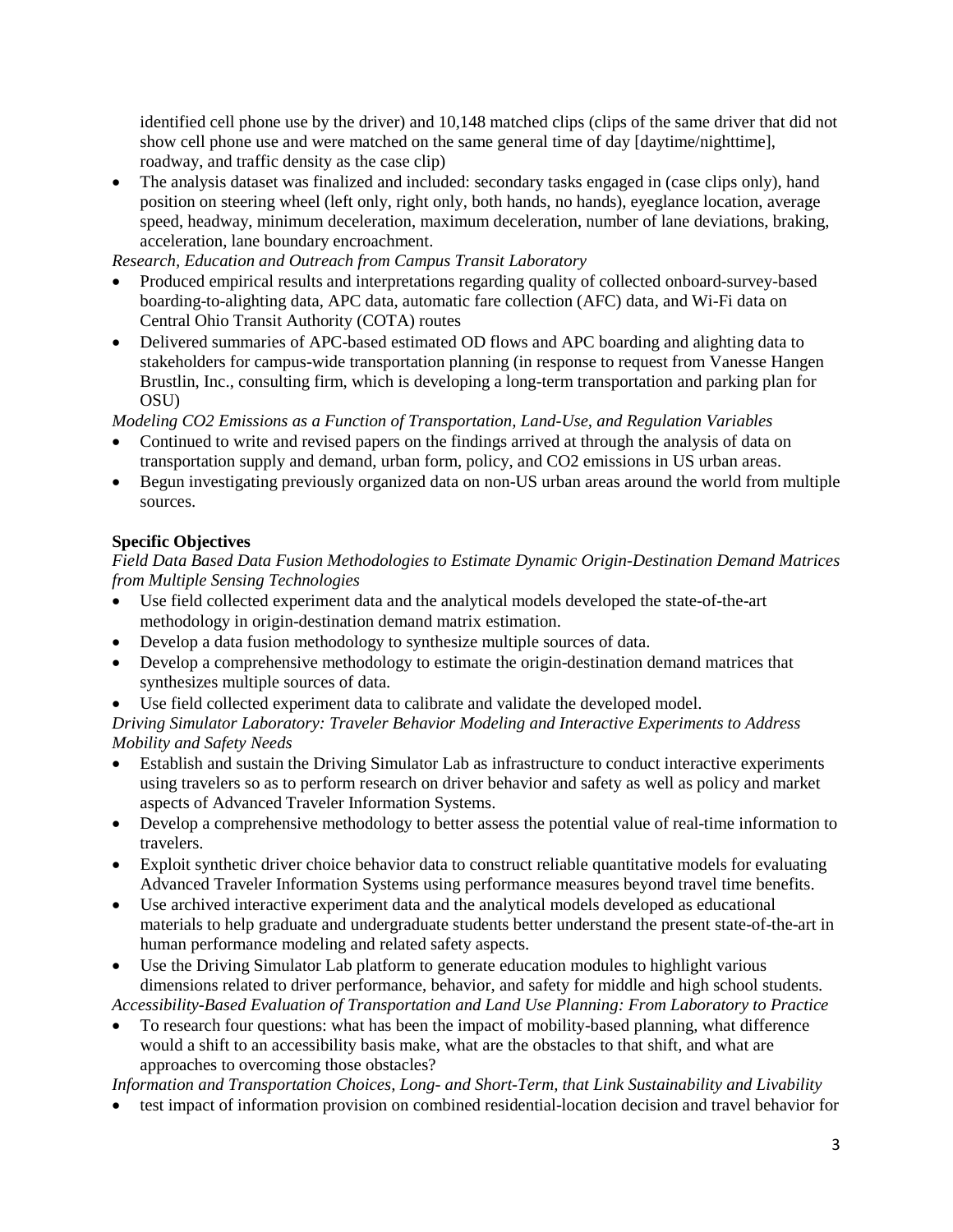newcomers to Ann Arbor, MI and Lafayette ,IN

*Standardized Metrics for Accessibility: Establishing a Federal Policy-Relevant Knowledge Base*

• The final product will explain practices in data standardization that we discover through the historical analysis, document the current state of practice in data collection, and propose a means for achieving a standardized collection of data to support accessibility metrics at the national level.

*Mapping New Mobility Business, Innovation, and Employment Opportunities in Michigan: Developing a Data-Driven Graphic Platform for Assessing and Advancing Industry Cluster Development and Entrepreneurship Opportunities in Urban Regions*

- Utilize Case Study Analysis of existing industry clusters to predict factors affecting cluster formation
- Utilize Case Study Analysis to identify role of policy in shaping regional assets underlying cluster formation.
- Deepen understanding of relationship between underlying regional assets, extant regional infrastructures, and nascent new mobility opportunities (events) in producing emerging industry clusters.
- Produce description of specific industry agents within the new mobility economy via existing industry classification structures (NAICS & Others)
- Develop standardized visualization techniques for industry cluster description (geospatialized and relational mappings)

*Stationary LiDAR for Traffic and Safety Applications – Vehicles Interpretation and Tracking*

- Detection of static background planes
- Estimation of translation and rotation of static background planes to estimate LiDAR motion
- Estimation of LiDAR motion with inertial measurement unit
- Compensation for LiDAR motion induced by wind-structure interaction
- *Analysis of Policies Aimed at Increasing Use of Natural Gas in the Transportation System*
- The major objective of this research is to evaluate a series of natural gas for transportation policy options and to compare them with existing options for electric vehicles, biofuels, CAFE standards, etc. The policy incentives that will be considered are: 1) incentives to create natural gas fueling stations, 2) subsidies for natural gas vehicles comparable to the benefits provided to the country from their use, 3) incentives for retrofitting gasoline vehicles for conversion to CNG, and 4) incentives for fleet adoption of CNG.

*Estimation of Time-Dependent Intersection Turning Proportions for Adaptive Traffic Signal Controls*

- To estimate a set of time-dependent intersection turning proportions using information from partial link traffic counts and limited observed turning proportions provided by heterogeneous sensor technologies;
- To address the optimal heterogeneous sensor location deployment problem that maximizes observability in terms of the turning proportions at intersections; and to design and evaluate the developed adaptive traffic signal control (ATSC) logic based on traffic simulation experiments.

*Use of Comparative Efficiency Analysis to Optimize Transportation Infrastructure Maintenance Strategy*

- Setting up parameters for analysis and testing the interaction between parameters
- Preparing case studies and perform DEA modeling of decision making units in a maintenance cycle *Developing Operational and Policy Insights into Next Generation Vehicle Needs Based on an Integrated Understanding of the Transportation and Energy System of Systems*
- Develop a flexible framework to study various car designs and technology advances using realistic drive cycles
- Evaluate energy demand curves for 5 Indianapolis zones
- Analyze the electricity demand of transportation system in detailed traffic conditions
- Integrate the effect of the operation of transportation system on electricity demand of EVs

*Truck Activity and Wait Times at International Border Crossings*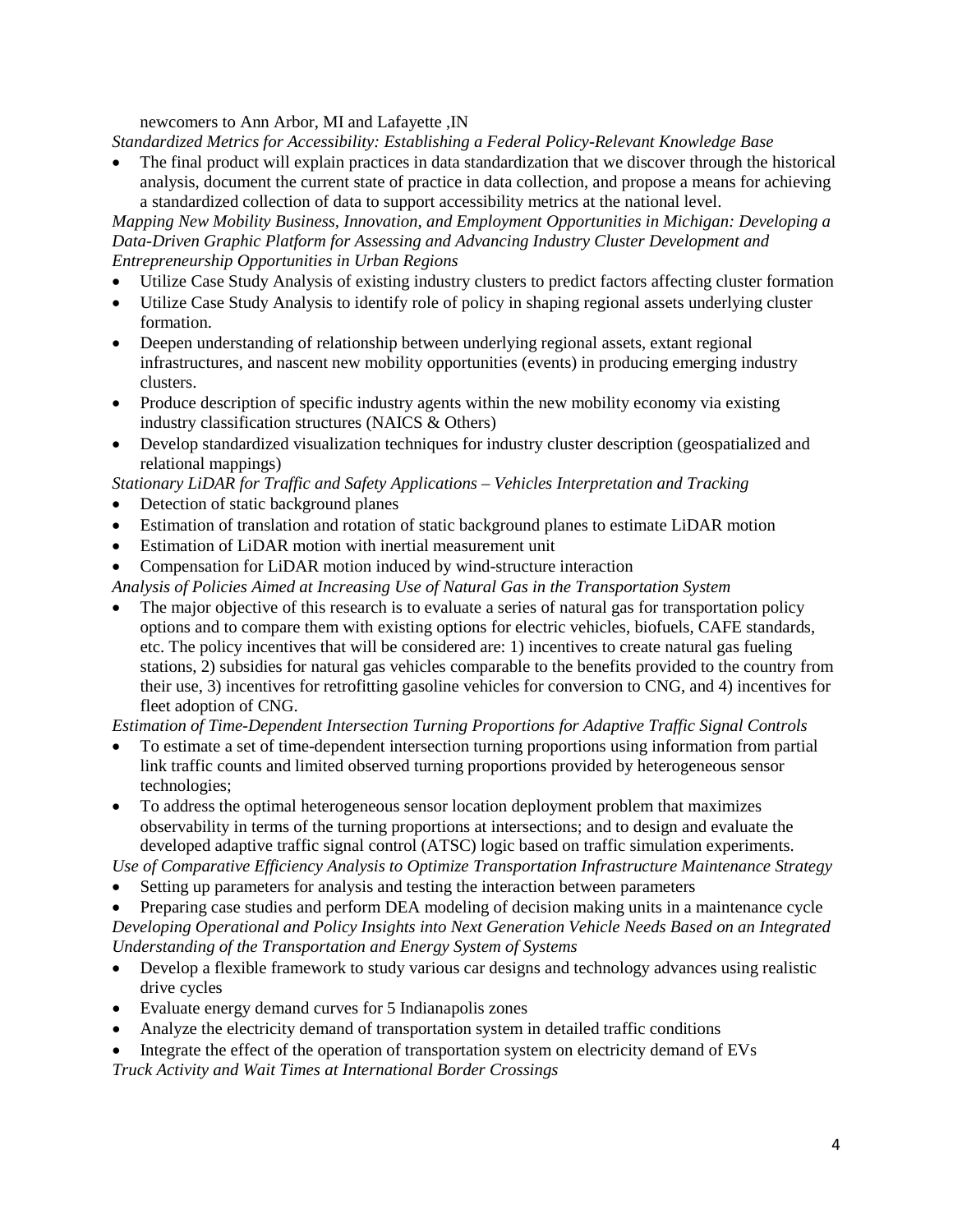- Obtain geo-fence-based truck time and location data for trucks crossing the Ambassador and Blue Water bridges
- Process data into information on times truck incur at various activities at and near the Ambassador Bridge and Blue Water Bridge border crossing facilities
- Interpret processed information into results of general and targeted interest
- Deliver targeted information to stakeholders

*Using Naturalistic Driving Performance Data to Develop an Empirically Defined Model of Distracted Driving*

• There were three specific objectives during the current period: Finish coding the video clips. Prepare and finalize the dataset for analysis. Begin data analysis

*Using Naturalistic Driving Performance Data to Develop an Empirically Defined Model of Distracted Driving*

• The findings reported above have helped the investigators begin identifying variables that potentially predict distracted driving and the analyses completed to date have provided important input toward the creation of the algorithm to identify distracted driving and estimate the level of distraction using kinematic/driver performance indicators.

*Research, Education and Outreach from Campus Transit Laboratory*

- Sustain, develop, and showcase the CTL as a living lab infrastructure supporting research, education, and outreach
- Archive and process data on passenger flows, vehicle locations, and community perceptions and travel patterns related to a technology-enhanced transit service
- Exploit CTL to develop seed research investigations, modules for coursework, training of students in data collection, and focused studies of immediate interest to service operators
- Develop collaborations with transit, transportation, and planning agencies and other investigators based on CTL-related activities

*Modeling CO2 Emissions as a Function of Transportation, Land-Use, and Regulation Variables*

- Document findings based on US data in the form of papers.
- Examine relationships among transportation supply and demand, urban form, policy, and CO2 emissions variables in non-US urban areas.
- Compare US and non-US results and consider possible combined analyses if the nature of the datasets allows.

## **Significant Results**

*Field Data Based Data Fusion Methodologies to Estimate Dynamic Origin-Destination Demand Matrices from Multiple Sensing Technologies*

- The simulation model was integrated and tested through comprehensive tests. The simulation model in AIMSUN was calibrated and validated; the link count data matches the traffic volume in the simulation model.
- Cameras were setup at 16 intersections. In total there are 32 cameras. Those video cameras can provide link count data.
- Bluetooth is setup in 5-6 locations. The market penetration of Bluetooth is about 7%-8%. Bluetooth data can provide route travel time information.
- GPS data is setup. The market penetration of GPS data is about 15%-20%. GPS data can provide route travel time information.

The field data indicates that in the selected network traffic is not in the user equilibrium. *Driving Simulator Laboratory: Traveler Behavior Modeling and Interactive Experiments to Address Mobility and Safety Needs*

- The driving simulation system was further tested through comprehensive pilot tests.
- The traffic module of the driving simulation system was not able to handle some experiment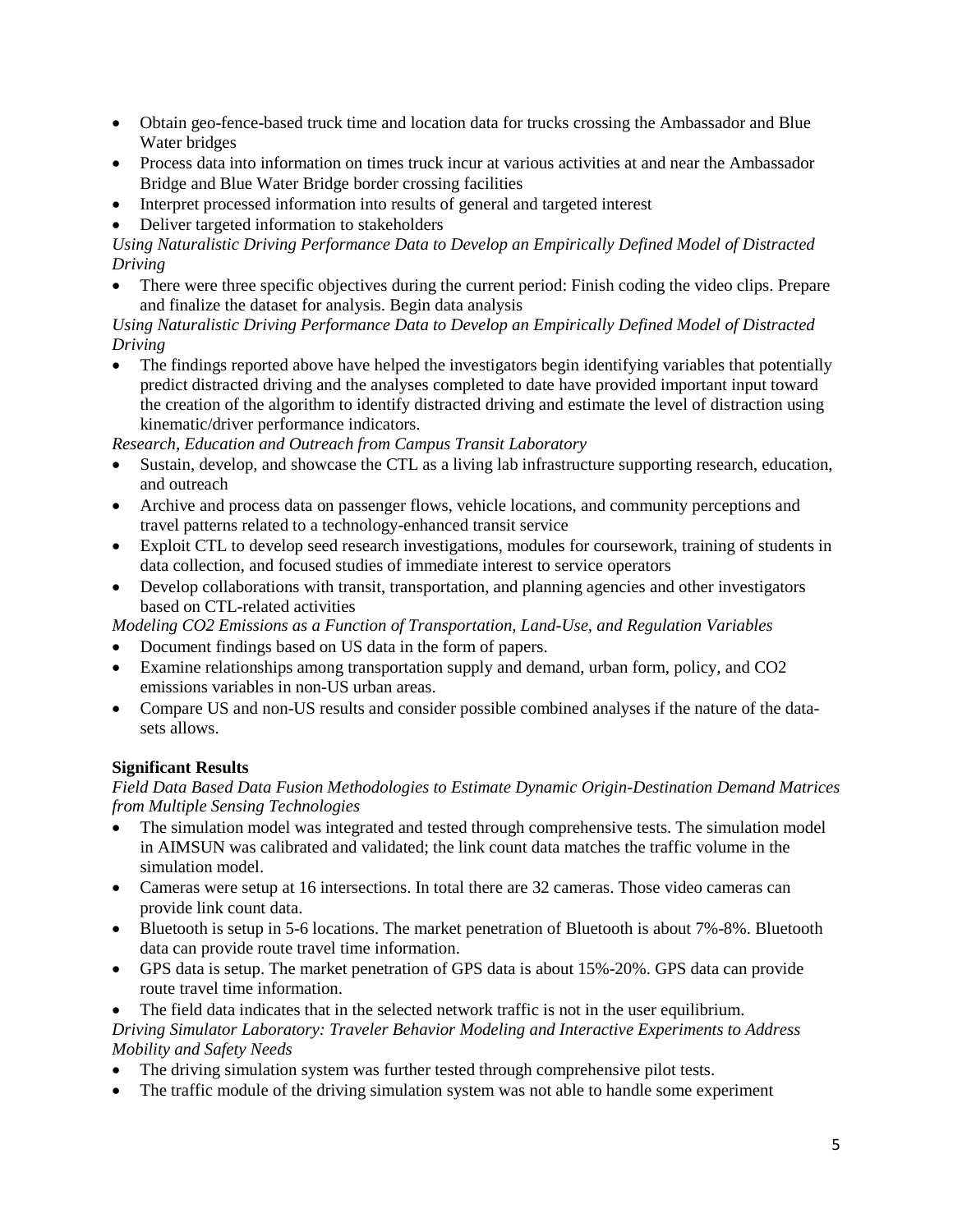scenarios with heavy traffic demands. The simulation software crashed due to the large-scale transportation network and heavy traffic.

- The traffic module of the driving simulation system was not able to recover from a pause status, which is needed during the driving simulator experiment to allow participants to fill out the survey related to their en route decisions and their perception of real-time information.
- Traffic cannot be assigned into the experiment network under some circumstances.
- These issues have been reported to the vendor for solutions. The driving simulation software was updated; however, some issues remain unsolved.

*Accessibility-Based Evaluation of Transportation and Land Use Planning: From Laboratory to Practice*

- Case study analyses illustrate impact of mobility-based evaluation on both transportation and land-use planning.
- Focus groups and interviews explore obstacles and approaches to overcoming them

*Mapping New Mobility Business, Innovation, and Employment Opportunities in Michigan: Developing a Data-Driven Graphic Platform for Assessing and Advancing Industry Cluster Development and Entrepreneurship Opportunities in Urban Regions*

- Identified significant relationships between underlying regional assets, extant regional infrastructures, and nascent new mobility opportunities (events) in producing industry clusters, not currently captured within dominant tropes of cluster mapping practices.
- Development of standardized visualization formats capable of describing geospatial and relational networks of new mobility cluster agents. Geospatial format and Relational Formats developed and tested.
- Application of techniques developed in first phase of project to be applied to Region V / SE Michigan (underway)

*Stationary LiDAR for Traffic and Safety Applications – Vehicles Interpretation and Tracking*

- Developed algorithms for plane detection and tracking with precise statistical properties that depend only on the resolution and precision of the LiDAR sensor used.
- Quantified the statistical properties and evaluated with data.
- Determined the sensitivity of both detection and estimation algorithms.
- Developed a procedure to adjust the measurements for the motion of the LiDAR using an Inertial Measurement Unit (IMU) and the Extended Kalman Filter (EKF).
- Developed computer codes for all the algorithms as open-source routines. In evaluating the algorithms with data, we discovered several limitations which we are endeavoring to overcome.
- The sensitivity of the plane detection and tracking increases (estimation error increases) with the distance and the reduced measurement density.
- LiDAR reference coordinate system cannot be adjusted successfully with the background planes because of the above sensitivity.

*Analysis of Policies Aimed at Increasing Use of Natural Gas in the Transportation System*

When a subsidy equivalent to that provided to electric vehicles is provided to natural gas vehicles, there is significant penetration of CNG, especially in the truck and bus fleets.

*Estimation of Time-Dependent Intersection Turning Proportions for Adaptive Traffic Signal Controls*

- A nonlinear least square (NLS)-based intersection turning proportion estimation model using heterogeneous traffic information is developed and evaluated.
- Using link flow information to estimate turning proportions of a unidirectional network is acceptable, but satisfactory results cannot be obtained due to the highly underdetermined problem.
- Incorporating heterogeneous traffic information into the estimation model can improve the estimation accuracy by deploying different sensors in a strategic manner.

*Use of Comparative Efficiency Analysis to Optimize Transportation Infrastructure Maintenance Strategy*

- Database of parameters in a maintenance cycle for each asset type
- Results from parameters interaction test confirming usage of parameters in case studies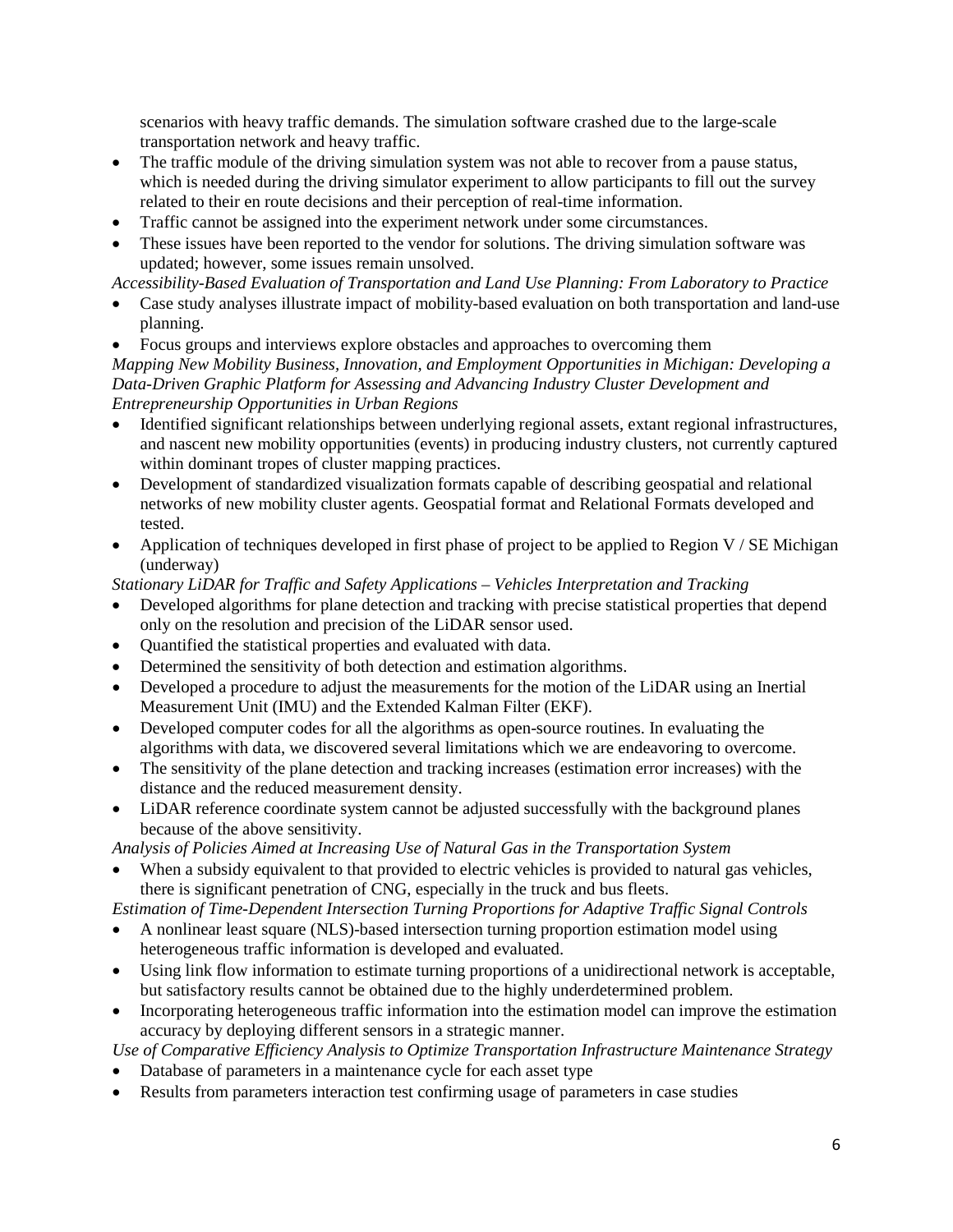• Results from case studies showing significant parameters that affect efficiency of maintenance resource allocation strategy

*Developing Operational and Policy Insights into Next Generation Vehicle Needs Based on an Integrated Understanding of the Transportation and Energy System of Systems*

When considering traffic conditions, the electricity demand of EV decreases about 5% compared with no traffic case

*Truck Activity and Wait Times at International Border Crossings*

- Preliminary results using disaggregate (truck trip level) geo-fence data with aggregate (average) truck volume data are showing strong statistical relations, indicating the potential of using the data collected in this project for modeling
- Strong month-of-year and day-of-week components were found in time-series analyses
- Differences in magnitudes and temporal patterns of recently processed and previously processed queuing times were observed

## *Using Naturalistic Driving Performance Data to Develop an Empirically Defined Model of Distracted Driving*

- Preliminary Markov analyses within driver have shown that lateral measures of driving performance (e.g. steering, lateral speed) have different predictive tendencies than longitudinal measures of driving performance (e.g. average vehicle speed, acceleration).
- Preliminary analyses completed during this period using the population spline fitting approach focused on the speed variables and showed more speed variability by drivers during case clips than during control clips.

# *Research, Education and Outreach from Campus Transit Laboratory*

- Observed OD flow data were collected and summarized. Results were also provided to researchers evaluating the performance of OD estimation models and to other students not connected with the CTL project
- Value of using aggregated Wi-Fi data, either as direct estimates or in combination with APC data, was observed

*Modeling CO2 Emissions as a Function of Transportation, Land-Use, and Regulation Variables*

• Indications suggest that pertinent relationships among transportation supply and demand, population density, and CO2 emissions variables seem to be reflected in non-US urban areas.

## **Key Outcomes and Other Achievements**

*Field Data Based Data Fusion Methodologies to Estimate Dynamic Origin-Destination Demand Matrices from Multiple Sensing Technologies*

- The field network was selected in Indian Institute of Technology Madras, Chennai, India.
- A traffic simulation model was developed, calibrated and validated.
- Field data on the link count and travel time information was collected from multiple sources in the network.
- An analytical framework for dynamic origin-destination matrices estimation was developed. *Driving Simulator Laboratory: Traveler Behavior Modeling and Interactive Experiments to Address Mobility and Safety Needs*
- Comprehensive pilot tests were carried out.
- The driving simulation system was updated.
- The analytical formulation for evaluating the value of travel information was tested and revised using the data collected through the comprehensive pilot tests.

*Accessibility-Based Evaluation of Transportation and Land Use Planning: From Laboratory to Practice* • In addition to results above, graphical analysis presented in primer form for practitioners

*Information and Transportation Choices, Long- and Short-Term, that Link Sustainability and Livability* Website under development and testing (led by Purdue partners)

*Mapping New Mobility Business, Innovation, and Employment Opportunities in Michigan: Developing a*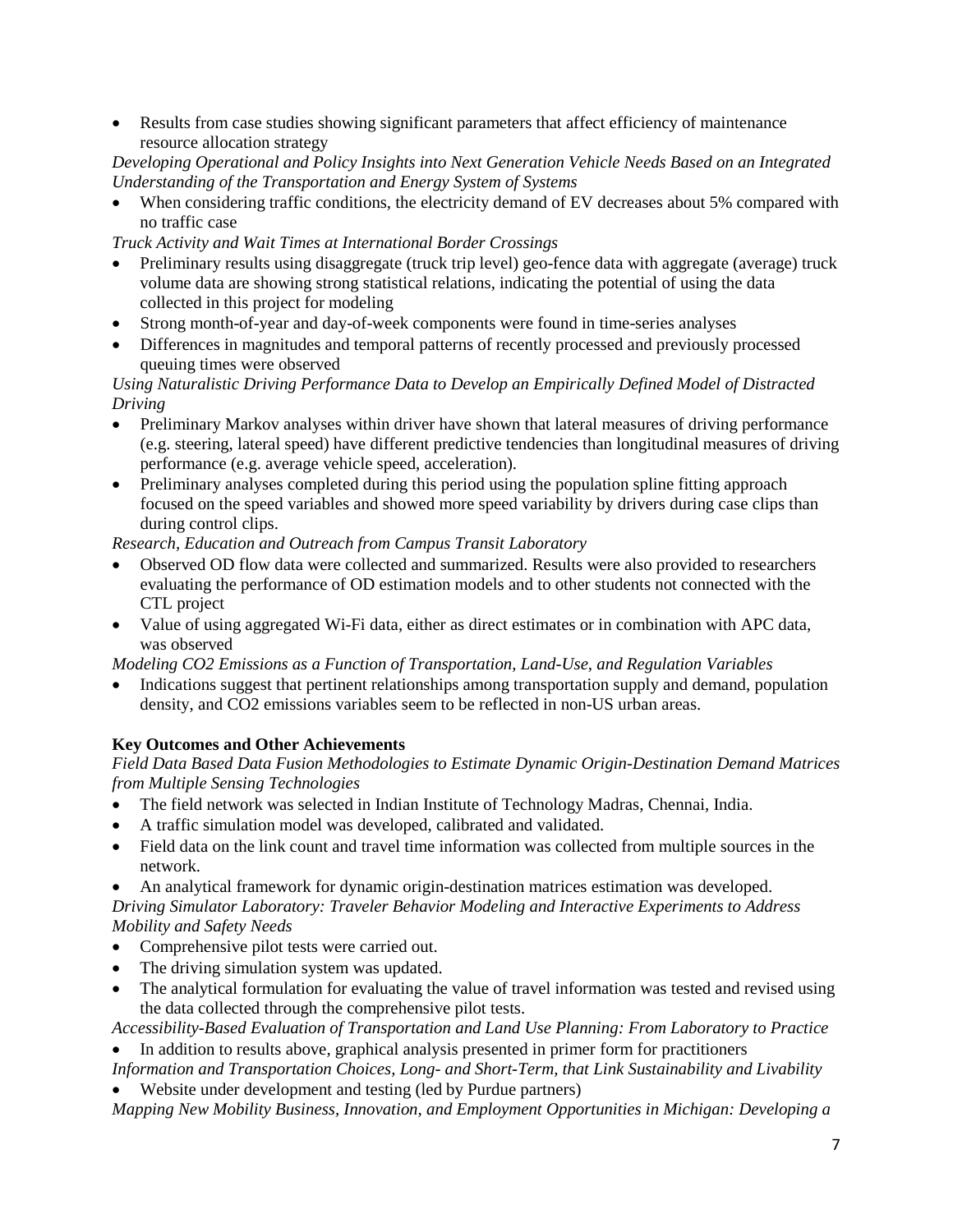## *Data-Driven Graphic Platform for Assessing and Advancing Industry Cluster Development and Entrepreneurship Opportunities in Urban Regions*

- Dissemination of cartographic methods in development to advisory groups for feedback.
- Stakeholder meetings with key representatives of industry sector to discuss methods and comment on visualization legibility of representations and database-related methods.
- Retention of major industry player to support expansion of project (Ford Motor Co.)

• Invitation to present methods and techniques form the Province of Gelderland in the Netherlands *Stationary LiDAR for Traffic and Safety Applications – Vehicles Interpretation and Tracking*

- We have determined the best possible primitive for detection and tracking—planes.
- We have determined that integration of an inertial unit is essential to calibrate out LiDAR motion. Our inertial integration can estimate even 1 mm motion in the sensor position.

*Analysis of Policies Aimed at Increasing Use of Natural Gas in the Transportation System*

• The CNG subsidy has a considerable impact on the makeup of the transportation fleet. It is clear that natural gas market penetration is much higher when natural gas vehicles have an equivalent subsidy to the PHEV subsidy.

*Estimation of Time-Dependent Intersection Turning Proportions for Adaptive Traffic Signal Controls*

- This research will help transportation/highway management agencies to determine a desirable sensor deployment plan in terms of how to prioritize the critical links for different sensor characteristics under an annual budget constraint.
- The results and findings of this research will be submitted to a peer-reviewed journal and the 2015 TRB annual meeting.

*Use of Comparative Efficiency Analysis to Optimize Transportation Infrastructure Maintenance Strategy*

- Preliminary analysis results showing how significant parameters are affecting efficiency of maintenance cycle
- Positive associations were seen between publicly available volume data and disaggregate queuing time data obtained with the geo-fence approach and between disaggregate queuing time and disaggregate inspection time data obtained with the geo-fence approach

• Time series models were estimated to allow analysis of queuing and inspection times through time *Truck Activity and Wait Times at International Border Crossings*

• Positive associations were seen between publicly available volume data and disaggregate queuing time data obtained with the geo-fence approach and between disaggregate queuing time and disaggregate inspection time data obtained with the geo-fence approach

• Time series models were estimated to allow analysis of queuing and inspection times through time *Using Naturalistic Driving Performance Data to Develop an Empirically Defined Model of Distracted Driving*

• The findings reported above have helped the investigators begin identifying variables that potentially predict distracted driving and the analyses completed to date have provided important input toward the creation of the algorithm to identify distracted driving and estimate the level of distraction using kinematic/driver performance indicators.

*Research, Education and Outreach from Campus Transit Laboratory*

• Value of using aggregated Wi-Fi data collections, either as direct estimates or in combination with APC data, was observed

*Modeling CO2 Emissions as a Function of Transportation, Land-Use, and Regulation Variables*

- Documented the results based on US data.
- Identified indications of pertinent relationships among variables in non-US data.

## **Efforts to Disseminate Results**

*Field Data Based Data Fusion Methodologies to Estimate Dynamic Origin-Destination Demand Matrices from Multiple Sensing Technologies*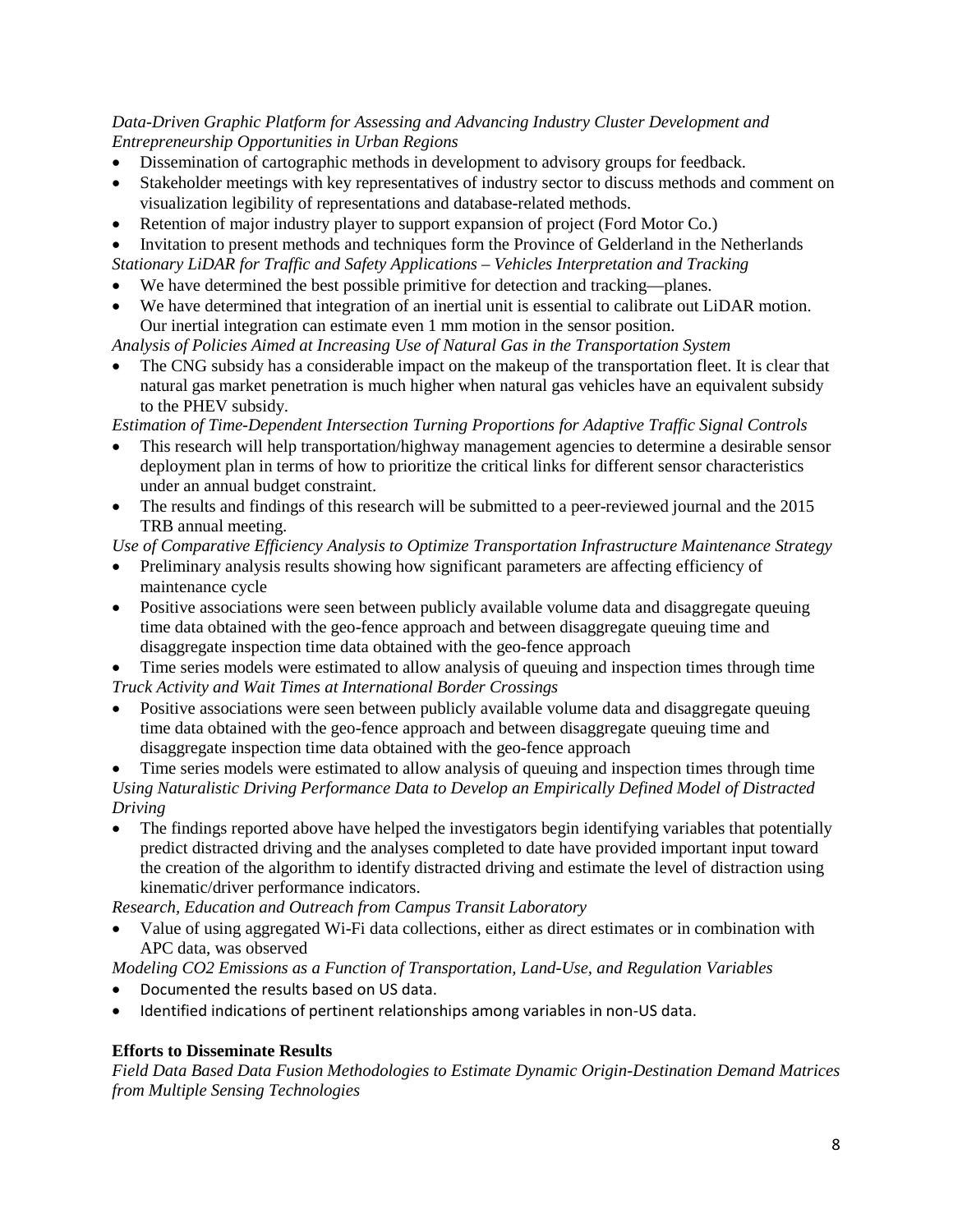In preparation of technical paper, writing for publication in a journal.

*Driving Simulator Laboratory: Traveler Behavior Modeling and Interactive Experiments to Address Mobility and Safety Needs*

• Prepared a research paper for the coming INFOMRS 2014 Annual Meeting.

*Mapping New Mobility Business, Innovation, and Employment Opportunities in Michigan: Developing a Data-Driven Graphic Platform for Assessing and Advancing Industry Cluster Development and Entrepreneurship Opportunities in Urban Regions*

- SMART has a database of over 16,000 transportation professionals and leaders worldwide. We have announced the work through our website (see http://um-smart.org/blog), through our targeted news, and we have held a range of multi-sector meetings where we have referred to the work. We plan to have a meeting in March with New Mobility thought leaders and University of Michigan faculty to present interim results and get feedback
- Invited to present work in Progress at Wageningen Research University in the Netherlands
- Invited to present work in Progress at University of Trento IT
- Paper abstract accepted to 2015 Spaces and Flows in Chicago, IL

*Stationary LiDAR for Traffic and Safety Applications – Vehicles Interpretation and Tracking*

- Presentation at the 2014 NATMEC Improving Traffic Data Collection, Analysis, and Use conference in Chicago, June 2014
- Two publications in preparation to present the research results obtained so far: LiDAR self-calibration using plane detection LiDAR motion calibration using an Inertial Measurement Unit

*Analysis of Policies Aimed at Increasing Use of Natural Gas in the Transportation System*

• We will submit a journal article shortly from this research. There was considerable interest in the research at the IAEE/USAEE meetings in New York in June.

*Use of Comparative Efficiency Analysis to Optimize Transportation Infrastructure Maintenance Strategy*

• A research paper compiling the results of the project is being prepared. After this project is completed, this paper will be submitted to publications in transportation/engineering research

*Truck Activity and Wait Times at International Border Crossings*

- A paper based on project results was included in a conference compendium
- A poster presentation was made at a national conference
- An MS thesis is being developed based on aspects of this project

*Research, Education and Outreach from Campus Transit Laboratory*

- Multiple in-person and teleconference discussions on CTL data and insights were held with consultants, campus planners, and bus service administrators developing a long-term transportation and parking plan for the university
- Data were provided to students not affiliated with the project for research and course project purposes
- Technical articles were revised and developed for submission to journals

*Modeling CO2 Emissions as a Function of Transportation, Land-Use, and Regulation Variables*

• Indications suggest that pertinent relationships among transportation supply and demand, population density, and CO2 emissions variables seem to be reflected in non-US urban areas.

# **Plans for Next Reporting Period (July – December, 2014)**

*Field Data Based Data Fusion Methodologies to Estimate Dynamic Origin-Destination Demand Matrices from Multiple Sensing Technologies*

Develop and refine the methodology to estimate the origin-destination demand matrices that synthesizes multiple sources of data.

- Use field collected data to calibrate and validate the developed model.
- Present the results in outreach conferences.

*Driving Simulator Laboratory: Traveler Behavior Modeling and Interactive Experiments to Address Mobility and Safety Needs*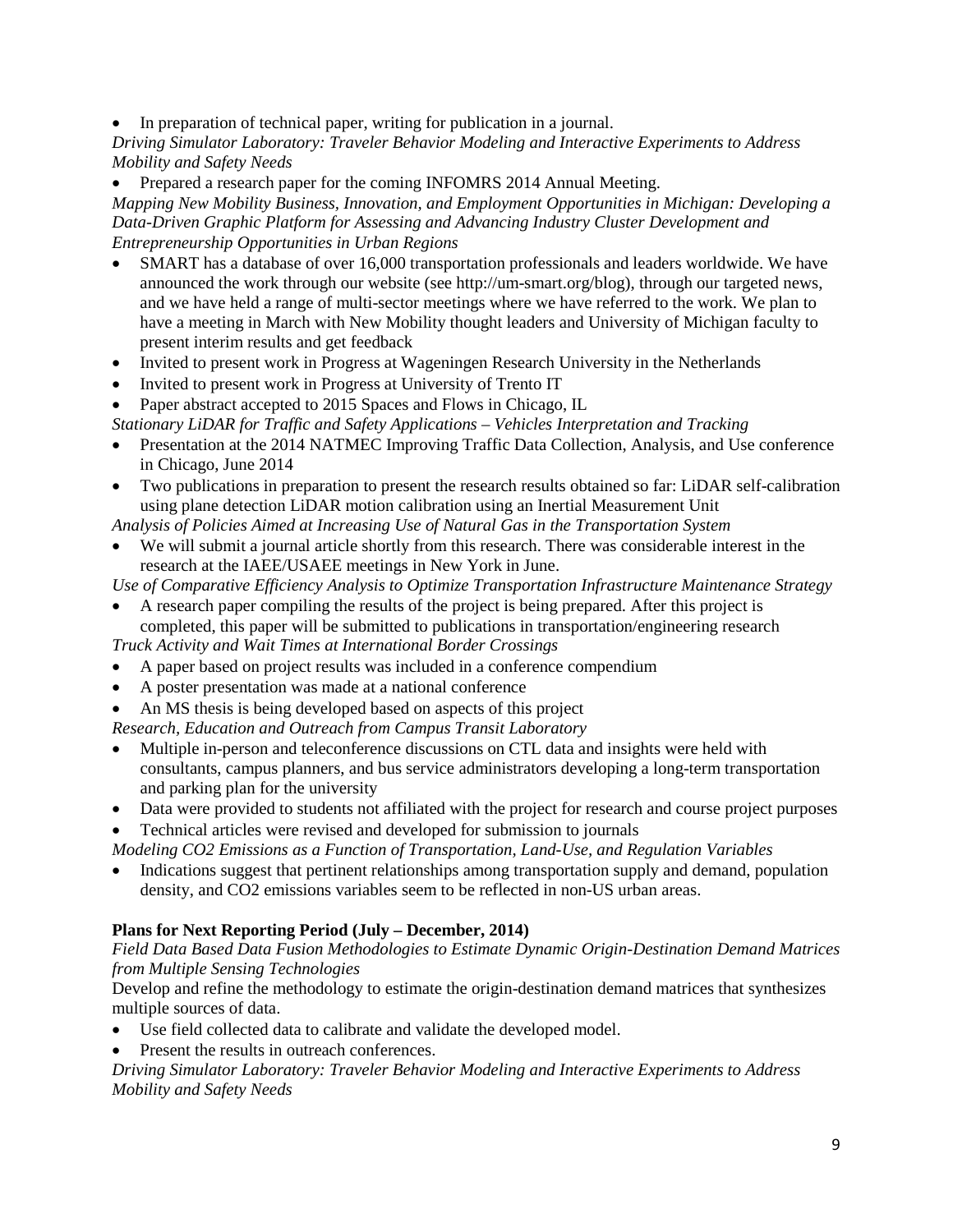- Continue participant recruitment.
- Conduct the designed experiments using the driving simulator with interactive surveying system.
- Analyze the experiment data to identify factors in traveler decision-making process and the psychological effects of travel information provision.

*Accessibility-Based Evaluation of Transportation and Land Use Planning: From Laboratory to Practice* Write report based on results

*Information and Transportation Choices, Long- and Short-Term, that Link Sustainability and Livability*

- Because of the lack of next-round funding at the NEXTRANS center, the second phase of this project not being proposed or pursued at the Ann Arbor site -- only Lafayette
- *Standardized Metrics for Accessibility: Establishing a Federal Policy-Relevant Knowledge Base*
- Summarize and synthesize the findings from meetings with MPO representatives.
- Continue writing final report.

*Mapping New Mobility Business, Innovation, and Employment Opportunities in Michigan: Developing a Data-Driven Graphic Platform for Assessing and Advancing Industry Cluster Development and Entrepreneurship Opportunities in Urban Regions*

We anticipate continuing to advance refinement of the cartographic techniques developed to date applied to South East Michigan as per original grant proposal (see Part 5 below). At the end of the project period, we anticipate completion of a first series of relational and geospatial representations of the emerging industry sections within the study region, a methodological description of the construction and translational details of the project's production, and the presentation of this work to disciplinary audiences, as well as to industry partner organizations for additional feedback beyond that solicited during the project's development.

*Stationary LiDAR for Traffic and Safety Applications – Vehicles Interpretation and Tracking*

- Develop an identification and tracking algorithm based on the 3D clustering and constrained EKF. The constraints will incorporate the known properties of the objects' and their motion.
- Test and evaluate the developed identification and tracking algorithm.
- Develop a detailed concept of incorporating video cameras (one or two) to the tracking algorithm.
- *Analysis of Policies Aimed at Increasing Use of Natural Gas in the Transportation System*
- We will complete all phases of the research and publications.

*Estimation of Time-Dependent Intersection Turning Proportions for Adaptive Traffic Signal Controls*

- A comprehensive evaluation of the developed model framework and solution algorithms based on both a hypothetical network and a simplified real road network.
- Summary of the research findings and policy implications in the final report.

*Use of Comparative Efficiency Analysis to Optimize Transportation Infrastructure Maintenance Strategy*

• Complete the project by the end of August - Deliver final report

*Developing Operational and Policy Insights into Next Generation Vehicle Needs Based on an Integrated Understanding of the Transportation and Energy System of Systems*

- Study the discharging patterns under different traffic conditions for the 5 Indianapolis zones in detail
- Finish Indianapolis transportation network
- Use detailed drive cycle data in different time periods (peak, median, and low) to get more accurate results of energy demand.

*Truck Activity and Wait Times at International Border Crossings*

- Obtain, process, and analyze new data
- Meet with project partners
- Investigate quantitative relations among queuing time, inspection time, and volume data
- Develop relations with expected stakeholders

## *Using Naturalistic Driving Performance Data to Develop an Empirically Defined Model of Distracted Driving*

• Next steps for the Markov approach include aggregating the individual driver data to build a general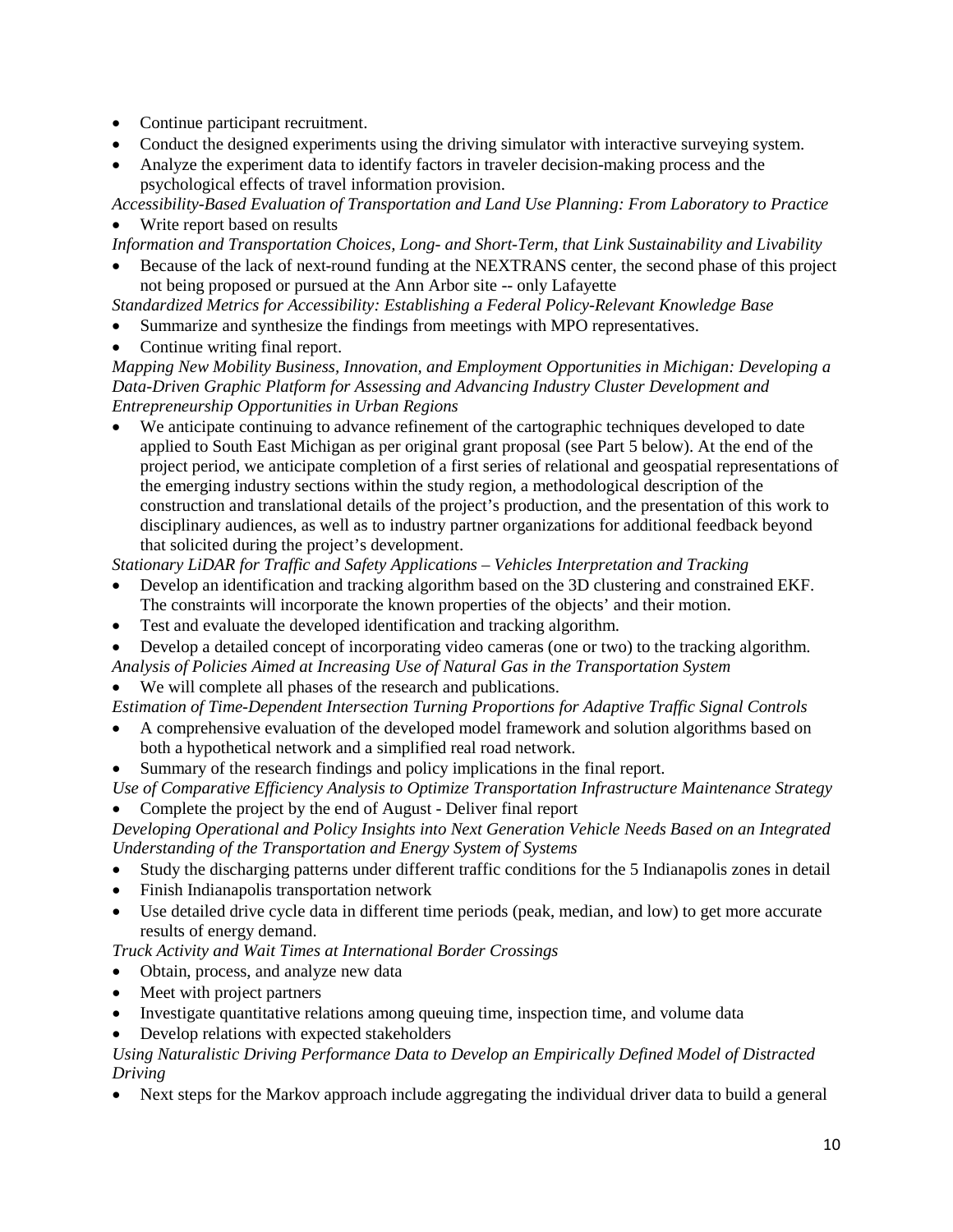group model.

- Next steps for the population spline fitting approach include expanding the analysis to include more driver performance variables, cluster analysis, and random forests.
- Preliminary results will be disseminated to peers at meetings/conferences

*Research, Education and Outreach from Campus Transit Laboratory*

- Data collection: Collect automatic vehicle location (AVL), automatic passenger counter (APC), Wi-Fi based flow, and directly observed OD flow data
- Research: Exploit manual, web-based, and automatic data-driven investigations to generate and investigate research hypotheses
- Education: Use CTL-based modules in OSU courses, develop analytical and methodological skills of graduate students, offer data collection opportunities for graduate and undergraduate students
- Outreach and communication: Discuss results and future efforts with transit, transportation, planning, and other agencies, and prepare and submit/deliver articles and presentations

# **PART 2: PRODUCTS**

*Field Data Based Data Fusion Methodologies to Estimate Dynamic Origin-Destination Demand Matrices from Multiple Sensing Technologies*

Technologies or techniques: Project uses video camera, GPS and Bluetooth to collect traffic data.

Model: The project developed a traffic simulation model in AIMSUN.

Model: The project developed a methodology to estimate origin-destination matrices that synthesize multiple data sources.

*Driving Simulator Laboratory: Traveler Behavior Modeling and Interactive Experiments to Address Mobility and Safety Needs*

Websites: Experiment website is available at: [www.purdue.edu/drivingsimulator](http://www.purdue.edu/drivingsimulator)

*Mapping New Mobility Business, Innovation, and Employment Opportunities in Michigan: Developing a Data-Driven Graphic Platform for Assessing and Advancing Industry Cluster Development and Entrepreneurship Opportunities in Urban Regions*

Publications, conference papers, and presentations: SMART has referred to the work at numerous events and within presentations. The work is also referred to in the final internal report on the recently completed Rockefeller Foundation-funded project "Catalyzing the New Mobility in Cities" as well as in the recently completed Alcoa Foundation funded project "New Mobility Solutions for Detroit and Beijing regions, and Fostering New Mobility at the Ross Business School"

Website: SMART has referred to the work on the SMART blog / e-news; as well as in the new "SMART AT ROSS" website created for the Alcoa Foundation funded New Mobility Solutions project Educational aids or curricula: Courses on MetaShed and Cartographic Methods

Data and Research Material: (Regional Industry Agent Data Gathering / Database design)

*Stationary LiDAR for Traffic and Safety Applications – Vehicles Interpretation and Tracking* Publications, conference papers, and presentations: Presentation on the NATMEC Improving Traffic Data Collection, Analysis, and Use conference

http://onlinepubs.trb.org/onlinepubs/conferences/2014/NATMEC/Tarko.pdf

*Estimation of Time-Dependent Intersection Turning Proportions for Adaptive Traffic Signal Controls* Publications, conference papers, and presentations: Conference proceedings of The 12th International Conference on ITS Telecommunications (2012 IEEE ITST), November 5-8, 2012, Taipei, Taiwan.

*Use of Comparative Efficiency Analysis to Optimize Transportation Infrastructure Maintenance Strategy* Technologies or techniques: An innovative method of identifying factors affecting efficiency of resource allocation in maintenance of transportation infrastructure.

Databases: Database of parameters for each asset type in a maintenance cycle. The database and all the metadata will be included in the final report.

Models: The nonparametric statistical models of data envelopment analysis based from the case studies will be included in the final report.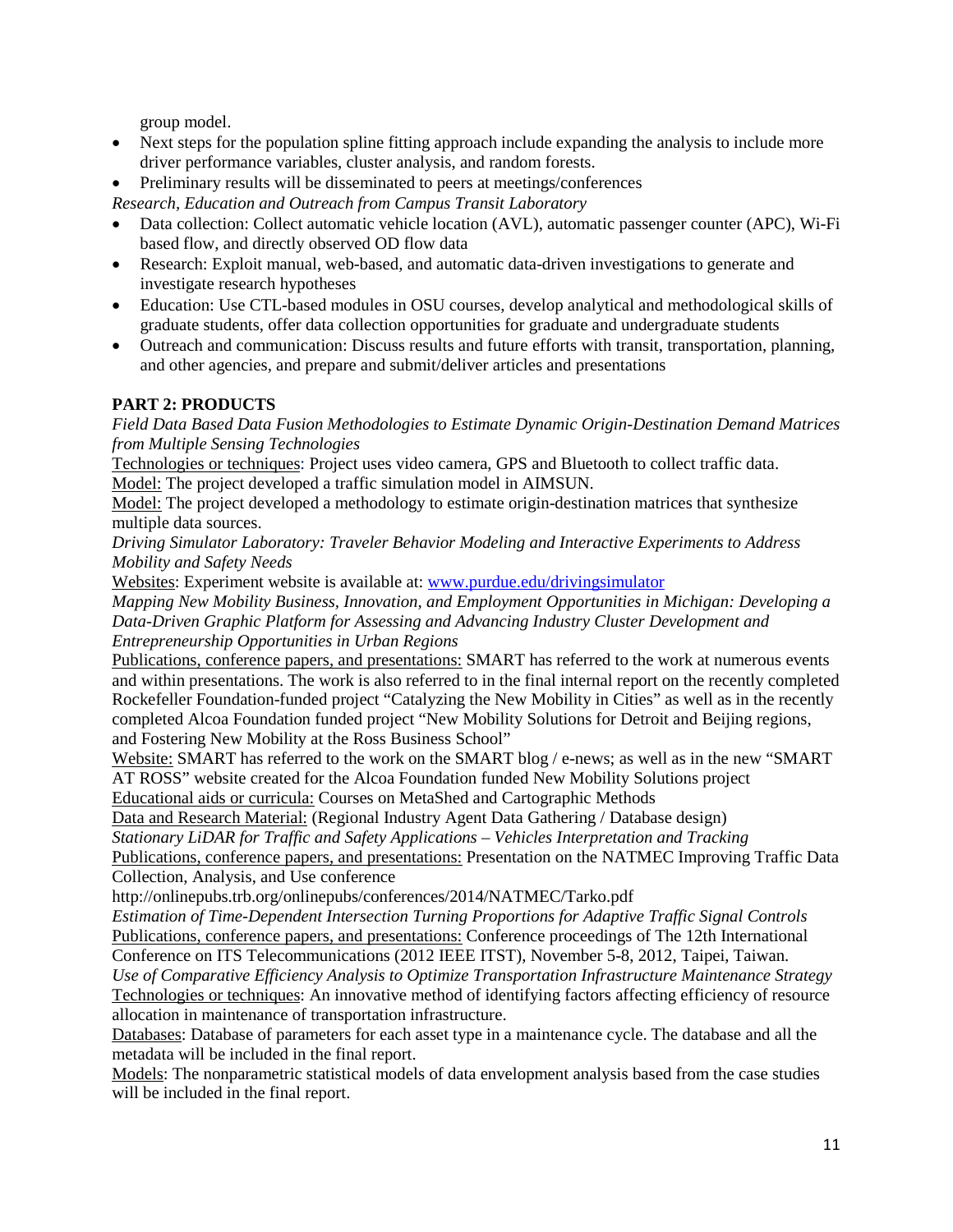*Developing Operational and Policy Insights into Next Generation Vehicle Needs Based on an Integrated Understanding of the Transportation and Energy System of Systems*

Models: A residential electricity demand model has been built based on a exist model. The model is created in AnyLogic. An integrated model has been creating based on the residential electricity demand model, the EV energy consumption model (ADVISOR), and an Indianapolis transportation network model.

*Truck Activity and Wait Times at International Border Crossings*

Conference paper: McCord, M.R., N.L. Sell, and J. Zaetz, "Aggregate Truck Queuing Time Relations at the Ambassador Bridge and Blue Water Bridge Border Crossing Facilities," 93<sup>rd</sup> Transportation Research Board Annual Meeting, compendium of papers, January 2014

Presentation: McCord, M.R., J. Zaetz, and N.L. Sell, "Aggregate Truck Queuing Time Relations at the Ambassador Bridge and Blue Water Bridge Border Crossing Facilities," presentation at the 93<sup>rd</sup> Transportation Research Board Meeting, Washington, DC, January 14, 2014

Technologies or techniques: Vehicle location and timing technologies in use on operating trucks and virtual geo-fences are combined to produce unique datasets.

Databases: Aggregated longitudinal and disaggregated, truck trip-level databases are developed for truck times incurred in multiple activities. (Data are received from private trucking company, and truck triplevel data are not presently available for public dissemination.)

Software or NetWare: Various codes are developed to process raw data into times truck incur at various locations and to process truck trip-level times into summary measures.

Data and Research Material: Unique aggregated longitudinal and disaggregated, truck trip-level data are amassed.

Models: Contingency tables relating disaggregate queuing times to average daily truck volumes and to inspection times were developed. Longitudinal time-series models of truck queuing times and inspection times were developed

#### *Using Naturalistic Driving Performance Data to Develop an Empirically Defined Model of Distracted Driving*

Database: A database has been created for this study that contains the following variables for 10,498 video clips: secondary tasks engaged in (case clips and non-control matched clips only), hand position on steering wheel (left only, right only, both hands, no hands), eyeglance location, average speed, headway, minimum deceleration, maximum deceleration, number of lane deviations, braking, acceleration, lane boundary encroachment. With data analysis ongoing, this database has not yet been shared.

*Research, Education and Outreach from Campus Transit Laboratory*

Website:<http://transitlab.osu.edu/campus-transit-lab>

Technologies & techniques: Commercial-grade state-of-the practice automatic vehicle location technologies, passenger information systems, and automatic passenger counter technologies implemented on an operational bus service provided data that were regularly downloaded and stored. Systematic data collection using mobile-based Wi-Fi sensing technologies was conducted, and techniques were developed to produce OD flow estimates from the data.

Databases: Databases that include bus location, position, and speed data, bus passenger boarding and alighting data, estimated and observed bus passenger origin-destination flows were updated.

Educational aids or curricula: Data obtained from the CTL, as well as the physical infrastructure, were used in a mixed undergraduate/undergraduate course taken by civil engineering and city and regional planning students

Data and Research Material: Data that include bus location, position, and speed data, bus passenger boarding and alighting data, estimated and observed bus passenger origin-destination flows were updated. Models: Models to investigate the effect of removing a bus on passenger loads and wait times were revised.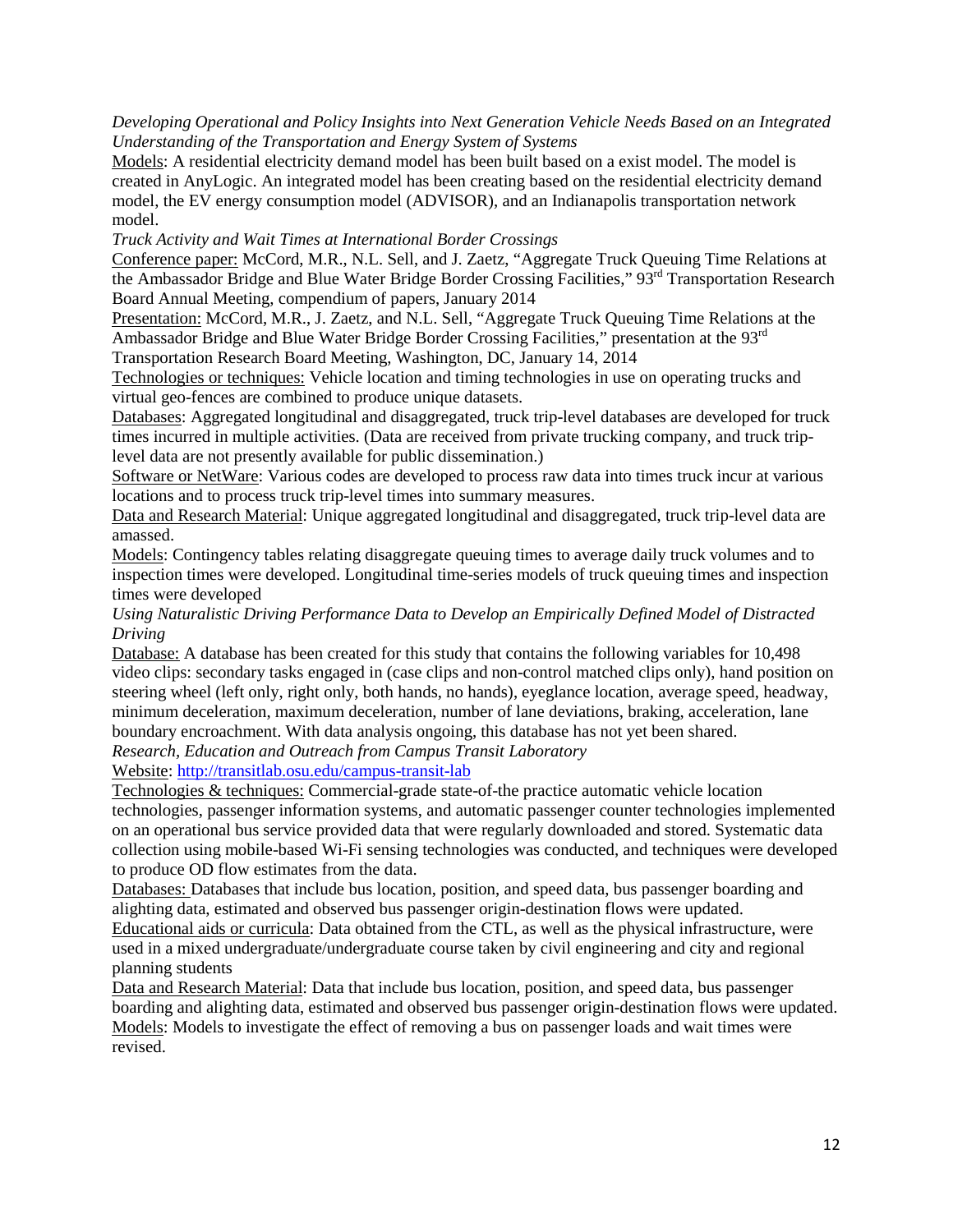#### **PART 3: PARTICIPANTS & COLLABORATING ORGANIZATIONS Partnership Organization Information**

*Field Data Based Data Fusion Methodologies to Estimate Dynamic Origin-Destination Demand Matrices from Multiple Sensing Technologies*

Indian Institute of Technology, Madras, India: Gitakrishnan Ramadurai (Co-PI), Department of Civil Engineering.

*Mapping New Mobility Business, Innovation, and Employment Opportunities in Michigan: Developing a Data-Driven Graphic Platform for Assessing and Advancing Industry Cluster Development and Entrepreneurship Opportunities in Urban Regions*

NEXT Energy, 461 Burroughs St., Detroit: SMART collaborates closely with NEXT Energy, Michigan's Clean Tech / Energy industry accelerator supported by MEDC. We have had ongoing discussions with NEXT Energy regarding this project and its value to Michigan. The nature of the collaboration has involved data sharing related to the Power Electronic Sector in Michigan, Clean Tech. Industry sector, and in-kind support related to staff time.

PolymerOhio, Inc. 155 Commerce Park Drive, Suite 8, Westerville, OH 43082 PolymerOhio is a not-forprofit organization aimed to help catalyze growth of Ohio's Polymer cluster. The agency has shared a portion of their Partner Database to assist this project in developing cluster representation techniques, in exchange for sharing project outcomes.

Michigan-based NGOs including Michigan Environment Council and Trans4M, a coalition of Michigan based sustainable transport efforts.

Ford Motor Company. NEXTRANS work inspired Ford to support a 3-year URP project to apply aspects of this project effort to other global regions.

*Estimation of Time-Dependent Intersection Turning Proportions for Adaptive Traffic Signal Controls* National Cheng Kung University, Tainan, Taiwan: Partial financial support for graduate students and facilities

*Using Naturalistic Driving Performance Data to Develop an Empirically Defined Model of Distracted Driving*

University of Michigan Risk Science Center, School of Public Health; financial, collaboration. *Research, Education and Outreach from Campus Transit Laboratory*

The Ohio State University Department of Transportation and Traffic Management, Columbus, Ohio, Financial support, In-Kind support. Clever Devices, Woodbury, NY In-kind support. Ohio DOT, Columbus, OH, In-kind support. Mid-Ohio Regional Planning Commission, Columbus, OH, In-kind support. Central Ohio Transit Authority, Columbus, OH, In-kind support.

## **Other Collaborators or Contacts**

*Research, Education and Outreach from Campus Transit Laboratory*

| Interdepartmental or                                                                                                                          | <b>Collaborations or contact with</b>                                                                                                                                                                                            | <b>Collaborations or contacts with</b>                                                                                                                                                                                                   |
|-----------------------------------------------------------------------------------------------------------------------------------------------|----------------------------------------------------------------------------------------------------------------------------------------------------------------------------------------------------------------------------------|------------------------------------------------------------------------------------------------------------------------------------------------------------------------------------------------------------------------------------------|
| interdisciplinary                                                                                                                             | others outside the NEXTRANS                                                                                                                                                                                                      | others outside the United States or                                                                                                                                                                                                      |
| collaborations                                                                                                                                | <b>Center</b>                                                                                                                                                                                                                    | with an international organization.                                                                                                                                                                                                      |
| Civil Engineering, City and<br>Regional Planning, and<br>Statistics researchers and<br>students collaborate on<br>various project activities. | A faculty member at Tongji<br>University uses CTL data for<br>education and research purposes at<br>his institution. NEXTRANS<br>researchers are collaborating with<br>same individual on activities of<br>value to the project. | A faculty member at Tongji<br>University (China) uses CTL data<br>for education and research purposes<br>at his institution. NEXTRANS<br>researchers are collaborating with<br>same individual on activities of<br>value to the project. |

*Mapping New Mobility Business, Innovation, and Employment Opportunities in Michigan: Developing a Data-Driven Graphic Platform for Assessing and Advancing Industry Cluster Development and Entrepreneurship Opportunities in Urban Regions*

• SMART is supported by over 40 advisors representing the full range of departments, institutes, and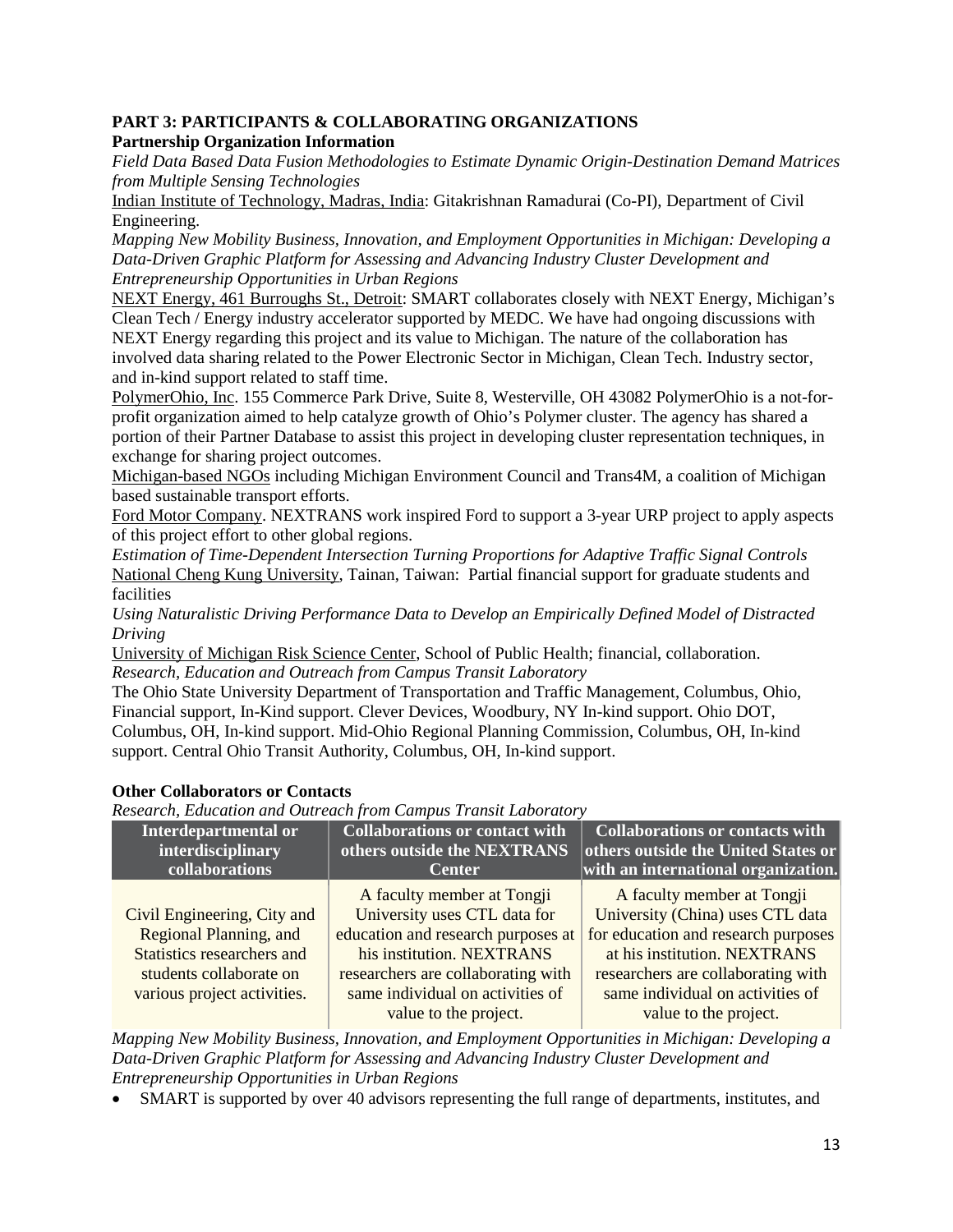initiatives related to sustainable transportation at the University of Michigan. SMART also has its own global network of city leaders involved in the SMART Systems network, consisting of over 50 city leaders from 5 continents.

## **PART 4: IMPACT**

## **Impact on the Development of the Principal Discipline(s) of the Program**

*Field Data Based Data Fusion Methodologies to Estimate Dynamic Origin-Destination Demand Matrices from Multiple Sensing Technologies*

- Introduce a new methodology to estimate dynamic OD matrices.
- Introduce a new data fusion method to synthesize multiple sources of data.
- The new methodology synthesizes multiple sources of data and thus provides better estimation than existing approaches.

*Accessibility-Based Evaluation of Transportation and Land Use Planning: From Laboratory to Practice*

• Urban transportation planning: promoting paradigm shift to accessibility-based planning *Mapping New Mobility Business, Innovation, and Employment Opportunities in Michigan: Developing a Data-Driven Graphic Platform for Assessing and Advancing Industry Cluster Development and Entrepreneurship Opportunities in Urban Regions*

The principle disciplinary groups participating in this project are urban and regional design and planning, and geospatial and relational data visualization. To this end, the techniques developed through this project to date include a number of novel methods not previously deployed in transportation economic planning. We anticipate that this work will help to produce a context where the study of emerging industry sectors and related clean-tech clusters will be given greater attention in planning regional development, and specific policy development related to the promotion of regional industry clusters. The visualizations produced through this project are a novel contribution aiming to produce new graphical products to inform the ways in which multiple disciplinary experts are able to understand sector development and agent composition structured geospatially and across time.

*Stationary LiDAR for Traffic and Safety Applications – Vehicles Interpretation and Tracking*

• Collection and analysis of safety and traffic data at intersections in a cost-effective manner. It will help develop and evaluate better methods of rapid safety measurement via surrogates.

*Analysis of Policies Aimed at Increasing Use of Natural Gas in the Transportation System*

- There is a much better understanding of the possible role of natural gas in our transportation system. *Use of Comparative Efficiency Analysis to Optimize Transportation Infrastructure Maintenance Strategy*
- Using comparative efficiency analysis method to identify significant factors/parameters in a maintenance unit's history of maintenance cycle helps maintenance managers understand better how their systems work, allows maintenance managers to review efficiency of prior work, makes it easier for the maintenance managers to plan better resource allocation strategy in subsequent maintenance cycles, and enables maintenance managers to establish efficiency guideline to estimate the outcome of a maintenance cycle

*Truck Activity and Wait Times at International Border Crossings*

• Results from project activities provide unique information on times trucks incur when crossing two of the busiest and highest valued freight border crossings in North America.

## *Using Naturalistic Driving Performance Data to Develop an Empirically Defined Model of Distracted Driving*

• The work accomplished to data shows promise in leading to the development of algorithms for global identification of distracted driving, as well as those that are specific to the individual driver. These could be used in tandem for both research and practical purposes to enhance driver awareness and safety.

*Research, Education and Outreach from Campus Transit Laboratory*

• Results from project activities add to the body of knowledge on transit travel behavior and transit operations and also motivate additional studies by the project research team and others. In addition,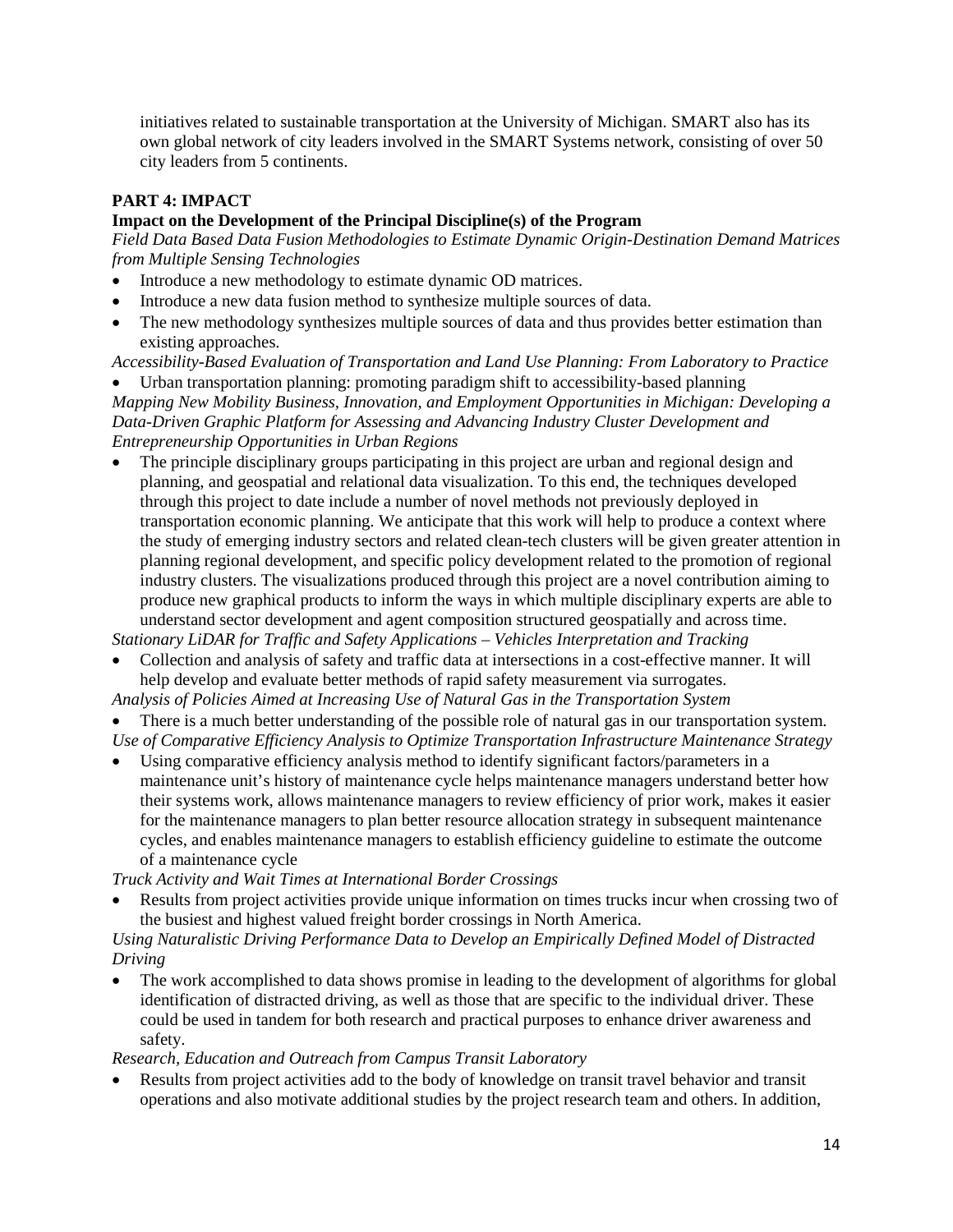the results can inspire improvements in decisions taken by transit planners and operators that allow better transit service to be provided at lower cost. Successful implementation of course modules based on CTL activities, context, and data help promote the pedagogical use of "living laboratories" in Civil Engineering instruction.

## **Impact on other Disciplines**

*Accessibility-Based Evaluation of Transportation and Land Use Planning: From Laboratory to Practice* • Similar transformation for transportation engineering, economics

*Mapping New Mobility Business, Innovation, and Employment Opportunities in Michigan: Developing a Data-Driven Graphic Platform for Assessing and Advancing Industry Cluster Development and Entrepreneurship Opportunities in Urban Regions*

We expect that the work produced through this grant project will be of particular significance to industry development and economic development (especially jobs / workforce development in a changing, urbanizing, technology-driven landscape). The types of visualization products produced through this effort have not been done before. Industry partners with whom the work has been shared have expressed interest and demand for application to other regional areas of study. We expect that this interest and demand will escalate relative to rates of urbanization and tipping points in the delivery of sustainable transportation.

*Stationary LiDAR for Traffic and Safety Applications – Vehicles Interpretation and Tracking*

The heuristic integration of LiDAR and video data will be replaced by rigorous sensor integration with guarantees, likely using few and less expensive sensors.

*Use of Comparative Efficiency Analysis to Optimize Transportation Infrastructure Maintenance Strategy*

• Using comparative efficiency analysis method to identify significant factors/parameters in a maintenance unit's history of maintenance cycle:- Helps maintenance managers understand better how their systems work- Allows maintenance managers to review efficiency of prior work- Makes it easier for the maintenance managers to plan better resource allocation strategy in subsequent maintenance cycles- Enables maintenance managers to establish efficiency guideline to estimate the outcome of a maintenance cycle

*Truck Activity and Wait Times at International Border Crossings*

• Collaboration among Civil Engineering and Statistics researchers help Civil Engineering students better understand data analysis techniques and Statistics students gain experience by working in an applied setting.

## *Using Naturalistic Driving Performance Data to Develop an Empirically Defined Model of Distracted Driving*

The ability to identify events of distracted driving would allow the first large-scale epidemiologic studies of driver distraction to be conducted, and the population characteristics and correlated of distracted drivers and their driving behavior to be described, quantified, and understood in a manner that could lead to public health and technologic interventions to enhance safety.

*Research, Education and Outreach from Campus Transit Laboratory*

• Collaboration among Civil Engineering, City and Regional Planning, and Statistics researchers help Civil Engineering and City and Regional Planning students better understand data analysis techniques and Statistics students work gain experience by working in an applied setting.

# **Impact on Transportation Workforce Development**

*Field Data Based Data Fusion Methodologies to Estimate Dynamic Origin-Destination Demand Matrices from Multiple Sensing Technologies*

• Graduate students were provided the opportunity to work in the domain of mathematical modeling and traffic simulation, data fusion, and route choice behavior.

*Driving Simulator Laboratory: Traveler Behavior Modeling and Interactive Experiments to Address Mobility and Safety Needs*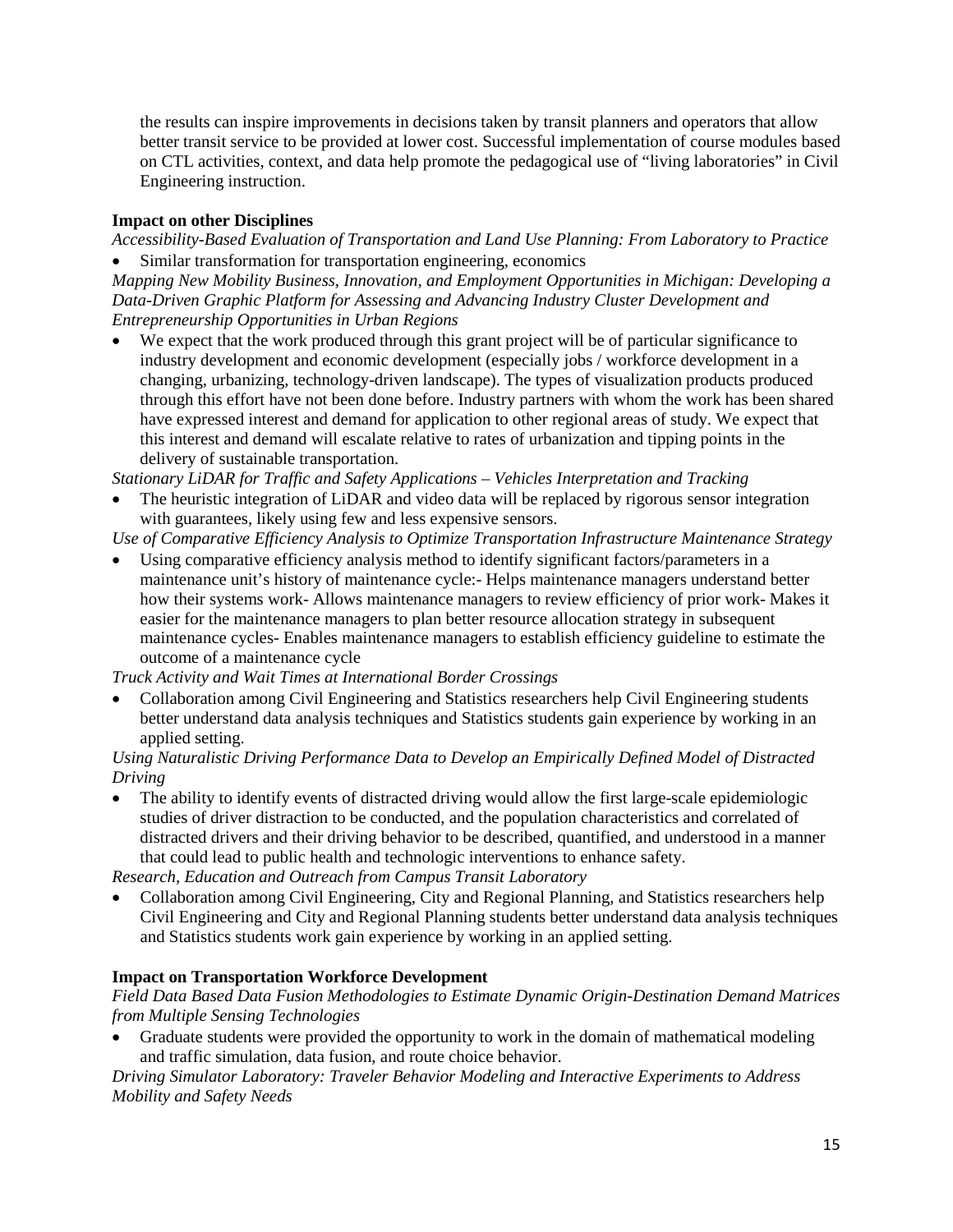- Internship opportunities were provided to undergraduate and high school students to work in the Driving Simulator Lab.
- Graduate students were provided the opportunity to work in the Driving Simulator Lab that can lead to multiple dimensions of possible research in the area of traveler behavior and safety.
- Minority and women students were provided the opportunities to improve professional skills in transportation through research and internships.

*Accessibility-Based Evaluation of Transportation and Land Use Planning: From Laboratory to Practice*

• Primer on accessibility-based analysis designed to explain accessibility-based evaluation to practitioners

*Mapping New Mobility Business, Innovation, and Employment Opportunities in Michigan: Developing a Data-Driven Graphic Platform for Assessing and Advancing Industry Cluster Development and Entrepreneurship Opportunities in Urban Regions*

• Potential impacts of this research include identification of emerging industry sectors and opportunities for entrepreneurial initiatives, identification of gaps in industry cluster assembly that point to both corporate opportunities, and specific workforce development needs. This work may also ultimately inform policies specific to in-state employment and emerging job creation opportunities.

*Estimation of Time-Dependent Intersection Turning Proportions for Adaptive Traffic Signal Controls* • Graduate student scholarships at both the master and doctoral levels.

- *Truck Activity and Wait Times at International Border Crossings*
- Two graduate students processed and interpreted uniquely collected data.
- Two graduate students were involved with preparation of material for presentation at a technical conference.
- Two graduate students presented results of the project at a technical conference.
- One graduate student is pursuing an MS thesis based on the project.

*Using Naturalistic Driving Performance Data to Develop an Empirically Defined Model of Distracted Driving*

- Technology to enhance driver awareness could be of similar benefit to the transportation workforce. *Research, Education and Outreach from Campus Transit Laboratory*
- Two research engineers, four graduate students, and three undergraduate students regularly collected passenger flow information on CTL buses using manual methods and a Wi-Fi based sensing technology
- Two research engineers and four graduate students regularly processed and analyzed automatically collected CTL data.
- Twenty-seven students used CTL data and CTL infrastructure to complete a course project
- One CTL research engineer received a competitive transportation consulting job in the Washington, DC area.
- One CTL research engineer was accepted with funding at MIT, the University of California-Berkeley, and OSU, and will join MIT to work with the transit group
- An undergraduate student previously working with the CTL was accepted by the German Academic Exchange Services (DAAD-RISE) program to work in a transportation related summer internship

## **Impact on physical, institutional, and information resources at the university or other partner institutions**

#### *Driving Simulator Laboratory: Traveler Behavior Modeling and Interactive Experiments to Address Mobility and Safety Needs*

The Driving Simulator Lab setup is a state-of-the-art facility at the NEXTRANS Center, Purdue University. The advanced driving simulator has unique capability of replicating/mapping a large city network and creating ambient traffic via integration to micro-simulation software (AIMSUN). This is one of the most advanced driving simulator labs for understanding driver response to real-time information provision across many dimensions that have not been previously addressed in a research setting, but have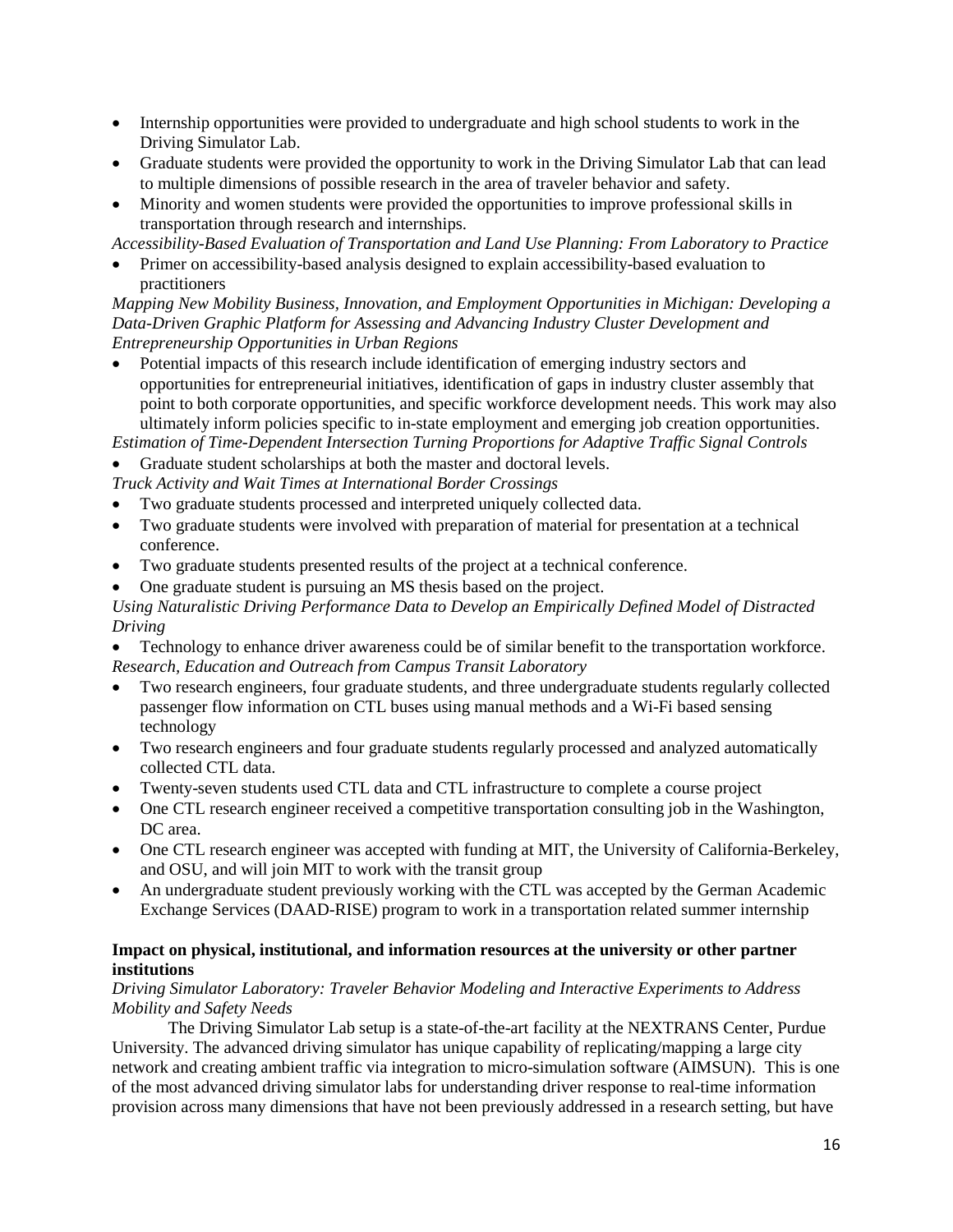key implications for safety and effectiveness of information in the real world. With its advanced features, the driving simulator provides a robust and realistic driving experience for drivers. The driving simulator is connected to three high-performance computers, and other hardware components such as webcams, video capturing devices and high definition multi-media displays. The Driving Simulator Lab represents a unique physical and institutional resource.

*Mapping New Mobility Business, Innovation, and Employment Opportunities in Michigan: Developing a Data-Driven Graphic Platform for Assessing and Advancing Industry Cluster Development and Entrepreneurship Opportunities in Urban Regions*

Currently, the project has led to sharing of database information between Planning, engineering and business units at the University of Michigan, and several meetings to discuss methodological variations between disciplinary practices. Database organization, structure and access has been informed through these exchanges. We anticipate that through this project, new database structures related to cleantech industry clusters like New Mobility will be produced, and that gaps in data acquisition (specifically for non-traded private agents in these sectors) will be identified.

*Stationary LiDAR for Traffic and Safety Applications – Vehicles Interpretation and Tracking*

• The developed TScan prototype will serve as a data collection platform for other research projects. *Estimation of Time-Dependent Intersection Turning Proportions for Adaptive Traffic Signal Controls*

• The international collaboration project has mutual benefits for both the NEXTRANS center and National Cheng Kung University via information and resources sharing and personnel exchange.

*Use of Comparative Efficiency Analysis to Optimize Transportation Infrastructure Maintenance Strategy*

• Hopefully this research will encourage other researchers/institutions to do more research about this type of method.

*Truck Activity and Wait Times at International Border Crossings*

• This project results in the amassing of a large and unique dataset on truck times when conducting multiple activities at two major border crossings.

#### *Research, Education and Outreach from Campus Transit Laboratory*

The Ohio State University Campus Transit Lab is a unique living laboratory that is used for research, education, and outreach. This project makes a major contribution toward providing the physical and human resource infrastructure required to develop, sustain, and take advantage of the laboratory. CTL results in the amassing of large datasets relating to transit passenger flows, transit vehicle operations, passenger information systems, and transit user and non-user perceptions and attitudes towards transit services.

#### **Impact on Technology Transfer**

## *Field Data Based Data Fusion Methodologies to Estimate Dynamic Origin-Destination Demand Matrices from Multiple Sensing Technologies*

- The results from this study will provide public sector transportation agencies a robust methodology that can synthesize multiple sources of data and thus provide more convincing results of dynamic origin-destination estimation.
- Provide an alternative to transportation planning agencies to obtain the dynamic OD information with relatively low cost.

• Technical method can contribute to a wide range of applications in transportation planning practice. *Driving Simulator Laboratory: Traveler Behavior Modeling and Interactive Experiments to Address Mobility and Safety Needs*

The results from this study will provide government and public sector transportation agencies an assurance that they are targeting their limited funds toward technologies that are most likely to improve the nation's highway system and deliver maximum benefit to travelers. This study will help traffic information service providers and investment decision-makers in understanding the value of real-time information and traveler behavioral response to it. Also, it will help in deciding the content and amount of information necessary for travelers to make informed and effective routing decisions.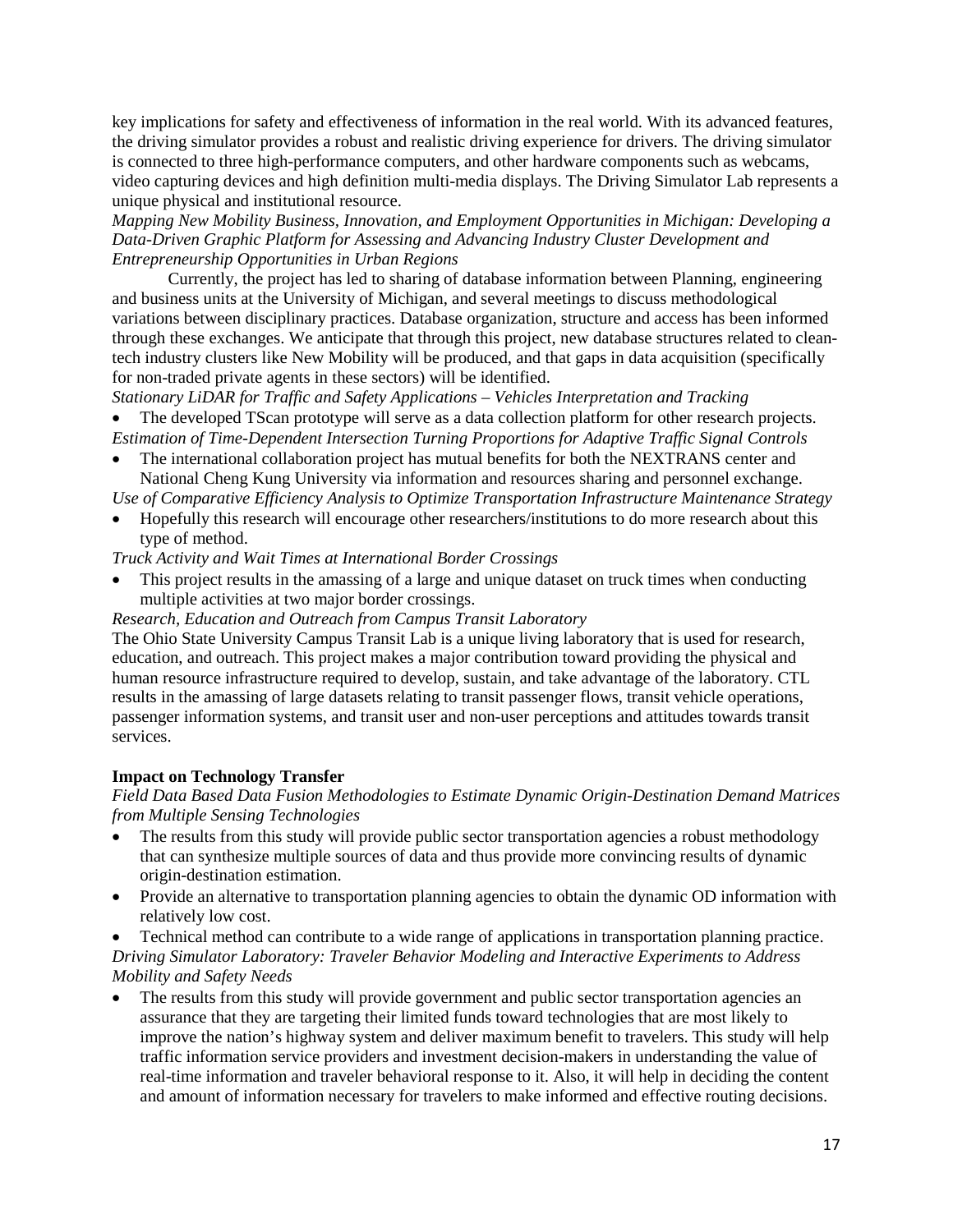The ability to explicitly quantify the human behavior dimension provides a broader set of performance measures to public/private sector stakeholders relative to the evolution of the traveler information services market.

*Mapping New Mobility Business, Innovation, and Employment Opportunities in Michigan: Developing a Data-Driven Graphic Platform for Assessing and Advancing Industry Cluster Development and Entrepreneurship Opportunities in Urban Regions*

• Currently, the project has led to sharing of database information between Planning, engineering and business units at the University of Michigan, and several meetings to discuss methodological variations between disciplinary practices. Database organization, structure and access has been informed through these exchanges. We anticipate that through this project, new database structures related to clean-tech industry clusters like New Mobility will be produced, and that gaps in data acquisition (specifically for non-traded private agents in these sectors) will be identified.

*Truck Activity and Wait Times at International Border Crossings*

• Efforts have begun to communicate results to stakeholders.

*Using Naturalistic Driving Performance Data to Develop an Empirically Defined Model of Distracted Driving*

It could be significant later on in the development of these algorithms and the technology that applies them to enhance safety.

#### *Research, Education and Outreach from Campus Transit Laboratory*

Amassed data are already leading to results of research and practical value that are communicated via presentations and publications. Ways to possibly broaden this communication will be explored.

## **Impact on Society beyond Science and Technology**

*Driving Simulator Laboratory: Traveler Behavior Modeling and Interactive Experiments to Address Mobility and Safety Needs*

- The study will help in developing a comprehensive understanding of the mechanism in which more benefits can be derived from real-time traffic information systems.
- This study can lead to direct benefits to the individual travelers, as it facilitates the design of personalized traffic information that can help commuters choose their routes based on their psychological benefits (which link to the quality of travel experience) in addition to travel time savings.
- The study can contribute to the development of better methods to provide information to travelers and enhance the quality and safety of the travel experience. The research accomplishments from this project can help in deciding the content and amount of information necessary for participants to make best route decisions.
- The research findings are expected to improve public access to and awareness of the positive and negative impacts of real-time travel information.
- The driving simulator lab can be used as a platform to educate middle and high school students in various dimensions related to driver performance, behavior, and safety.

*Mapping New Mobility Business, Innovation, and Employment Opportunities in Michigan: Developing a Data-Driven Graphic Platform for Assessing and Advancing Industry Cluster Development and Entrepreneurship Opportunities in Urban Regions*

• In order to transform transportation at the order of magnitude required for the current challenges and to take advantage of the emerging opportunities – social, technical, and demographic, an economic conversion is needed, not solely an urban policy or transportation policy approach (which has been the emphasis in urban transport to date). The private sector is already and needs to in the future play an increasing role in the wicked problem of transportation in an urbanizing world. This project aims to produce data-based graphical analysis that enables this type of cross disciplinary / cross jurisdictional discourse and action.

*Stationary LiDAR for Traffic and Safety Applications – Vehicles Interpretation and Tracking*